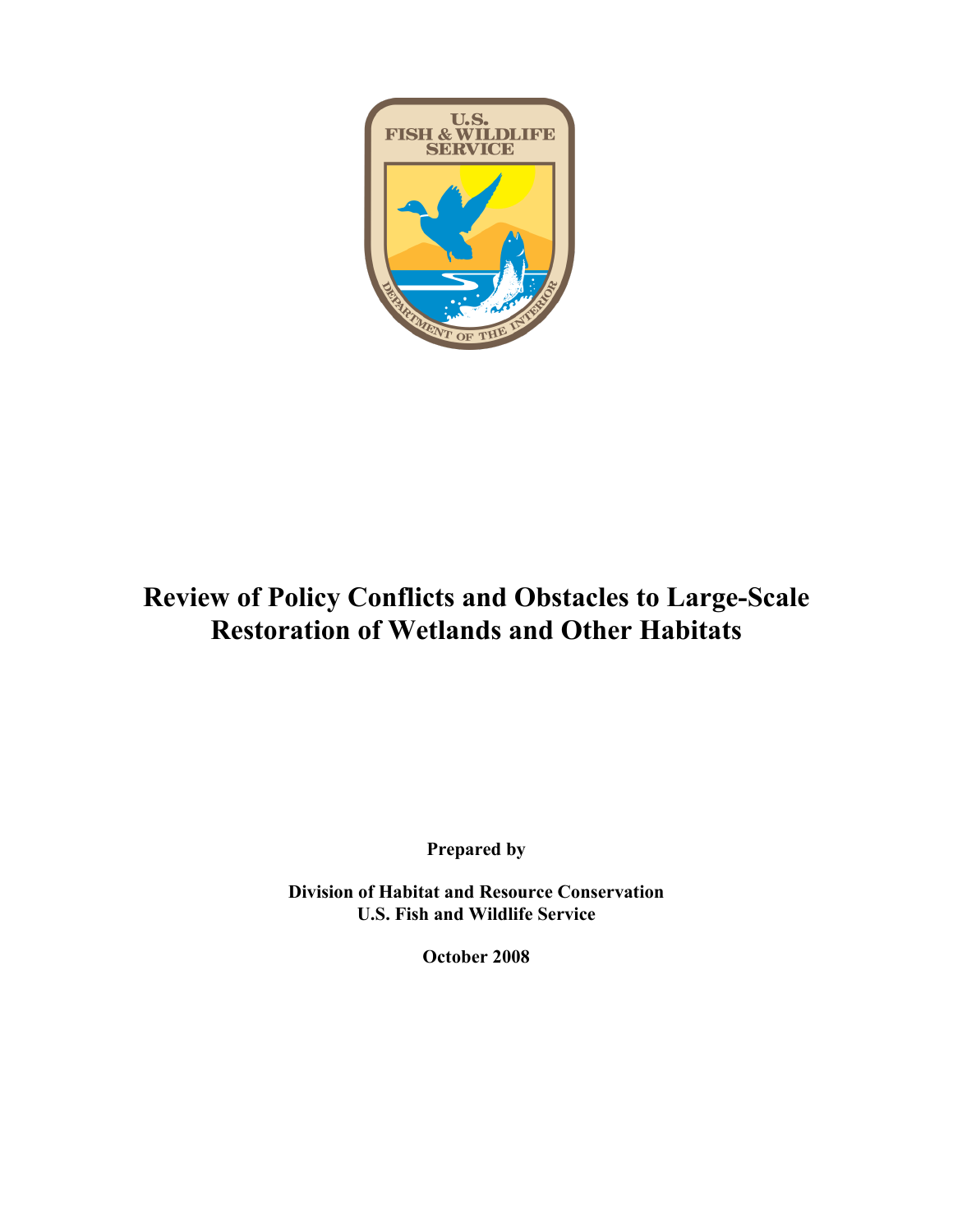# **Executive Summary**

The following review responds to the Director's request that the Division of Habitat and Resource Conservation prepare a compilation of examples and issue discussions of policy conflicts and obstacles that hinder large-scale wetland restoration nationwide.

Considered broadly, many policy conflicts and obstacles that may hinder large-scale restoration efforts fall into three general categories: 1.) conflicting or competing missions and interests between or within action agencies and stakeholder groups; 2.) delays, complications, restrictions and inadequacies in various restoration funding programs; and 3.) a Federal policy and procedural basis for evaluating the public interest merits of water resource projects that inherently favors projects with traditional economic benefits over restoration-focused projects.

An example of competing missions is the Army Corps of Engineers' (Corps) conflicting responsibilities relative to maintenance dredging to support navigation while participating in freshwater and sediment diversion projects for wetland restoration. Although the Corps is responsible for both maintenance dredging and Federal sponsorship of the restoration projects, they have in some cases asked local sponsors to bear the additional dredging costs necessitated by the construction of diversion structures.

Large-scale restoration can also be complicated by programs failing to deliver significant results due to cumbersome and protracted funding processes. One example is the Coastal Impact Assistance Program, established by the Energy Policy Act of 2005 to mitigate impacts of offshore oil and gas activities on the coastal resources of producing States. Producing States are eligible to receive a portion of Federal revenue from outer continental shelf leases and royalties, but as currently implemented, significant delays in plan approval, fund allocation and restrictions on approved uses have impeded conservation delivery.

Federal civil works planning is conducted according to the 1983 Principles and Guidelines that establish national economic development as the single planning objective. Decades of project analysis using this framework have hindered implementation of large-scale restoration-focused projects. For example, purely economic cost-benefit analyses may not favor beneficial-use projects such as those proposing to use dredged material for ecological restoration.

Planning policies, funding difficulties, and mission incompatibilities like these have prevented some environmentally beneficial projects from being implemented. These constraints on largescale restoration should be investigated and addressed through appropriate funding, policy or regulatory changes, or legislative action.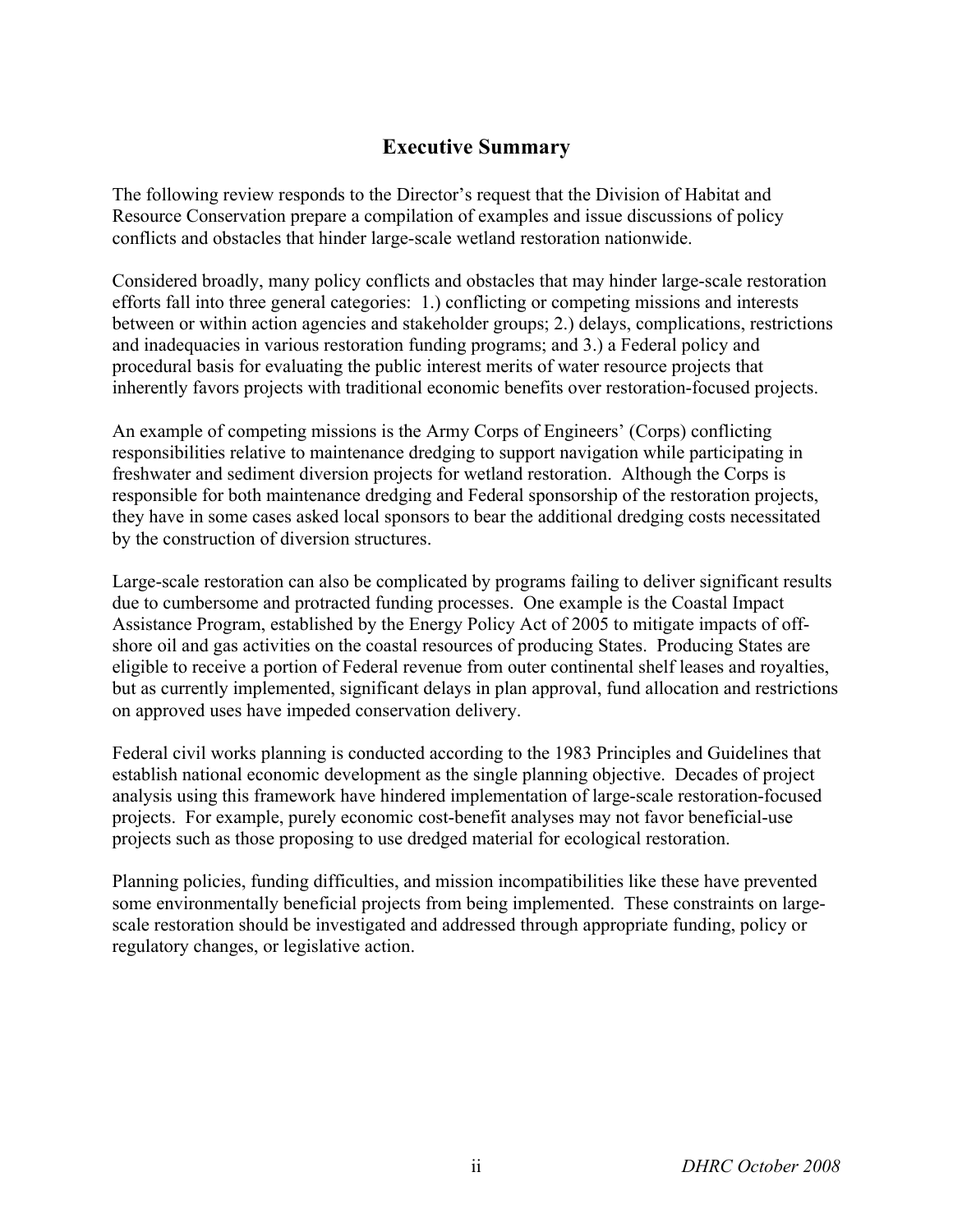# **Table of Contents**

| 1.0   |       |                                                                             |  |
|-------|-------|-----------------------------------------------------------------------------|--|
| 1.1   |       | Freshwater/sediment diversion restoration projects in Louisiana - competing |  |
|       |       |                                                                             |  |
| 1.2   |       |                                                                             |  |
| 1.3   |       |                                                                             |  |
| 1.4   |       | Corps project indemnity clause violates Texas' State Constitution 4         |  |
| 1.5   |       |                                                                             |  |
| 1.6   |       |                                                                             |  |
| 1.7   |       |                                                                             |  |
| 1.8   |       |                                                                             |  |
| 1.9   |       |                                                                             |  |
| 1.10  |       |                                                                             |  |
| 1.11  |       |                                                                             |  |
| 1.12  |       |                                                                             |  |
| 1.13  |       |                                                                             |  |
|       |       |                                                                             |  |
| 2.0   |       |                                                                             |  |
| 2.1   |       | Economic and Environmental Principles and Guidelines for Water and Related  |  |
|       |       |                                                                             |  |
|       | 2.1.1 |                                                                             |  |
|       | 2.1.2 |                                                                             |  |
| 2.1.3 |       |                                                                             |  |
| 2.1.4 |       |                                                                             |  |
|       | 2.1.5 |                                                                             |  |
|       | 2.1.6 |                                                                             |  |
|       | 2.1.7 |                                                                             |  |
| 2.2   |       |                                                                             |  |
|       | 2.2.1 |                                                                             |  |
| 2.3   |       |                                                                             |  |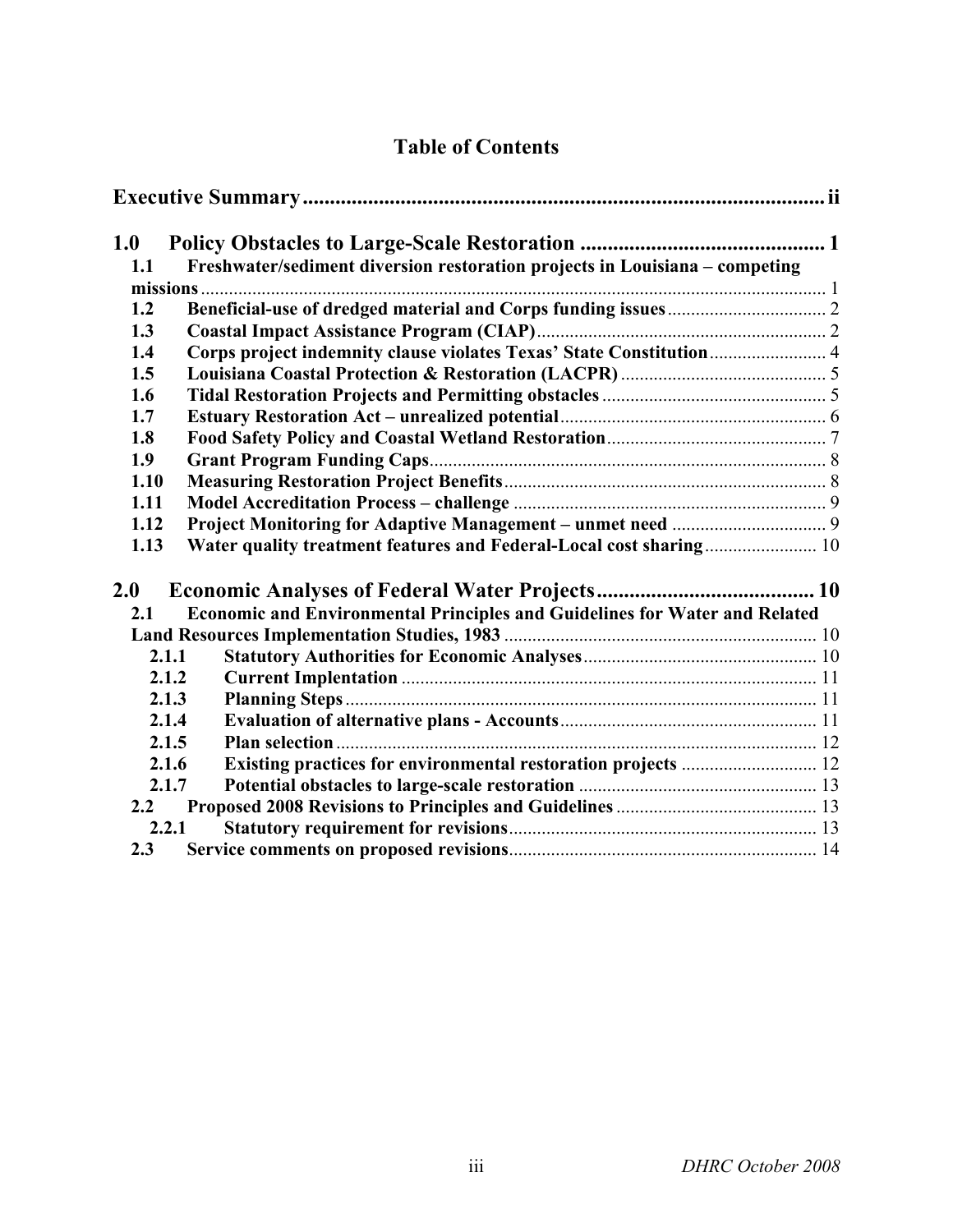# **1.0 Policy Obstacles to Large-Scale Restoration**

This section presents examples that highlight how competing or incompatible missions or policies have prevented or delayed the successful implementation of restoration efforts. These challenges have included incompatible State and Federal (e.g. Corps of Engineers) policies that prevented the efficient establishment of funding agreements for construction and long-term maintenance of restoration projects. Other challenges have involved sponsors of Federal projects avoiding consideration of the most ecologically beneficial options because of the perceived analytical burdens. Still other challenges stem from statutory and regulatory requirements to manage large river systems with flood control and navigation as primary goals to the detriment of ecosystem restoration goals.

#### **1.1 Freshwater/sediment diversion restoration projects in Louisiana – competing missions**

#### *Issue: Corps requests sponsors pay increased maintenance dredging costs from "induced shoaling" associated with freshwater/sediment diversion restoration*

The New Orleans District of the Corps is asking the sponsors of major freshwater/sediment diversion projects to pay the increased navigation channel maintenance dredging costs associated with induced shoaling attributed to those diversion projects. As diversion structures are constructed and operated, diverting water from the Mississippi River main channel to coastal wetlands for restoration, the reduced flows below the diversion result in increased sedimentation in the main channel. The Corps is supposed to maintain the navigation channel, but is placing the responsibility for increased maintenance costs on diversion project sponsors because the Corps does not have enough maintenance funds for all of their maintenance projects. This issue is both a funding and a policy issue. If the Corps is to support coastal wetland restoration and coastal ecosystem sustainability, taking responsibility for increased maintenance from induced shoaling should become part of their mission. A change in Corps policy and funding that accepts that responsibility and incorporates increased funding to support their total maintenance needs, would allow large scale restoration projects to move forward more expeditiously.

This issue has stopped Louisiana freshwater and sediment diversion restoration projects in the Mississippi and Atchafalaya Rivers. The Benny's Bay project, a 20,000 cfs diversion to benefit the Delta National Wildlife Refuge, has been fully designed but stopped because the Corps' estimated "induced shoaling" cost is \$300 million for the 20 year project life. The Corps, State and other restoration programs do not have the funding to solve this problem without additional federally authorized funding.

#### *Action: Increased funding for Corps projects to support total maintenance needs.*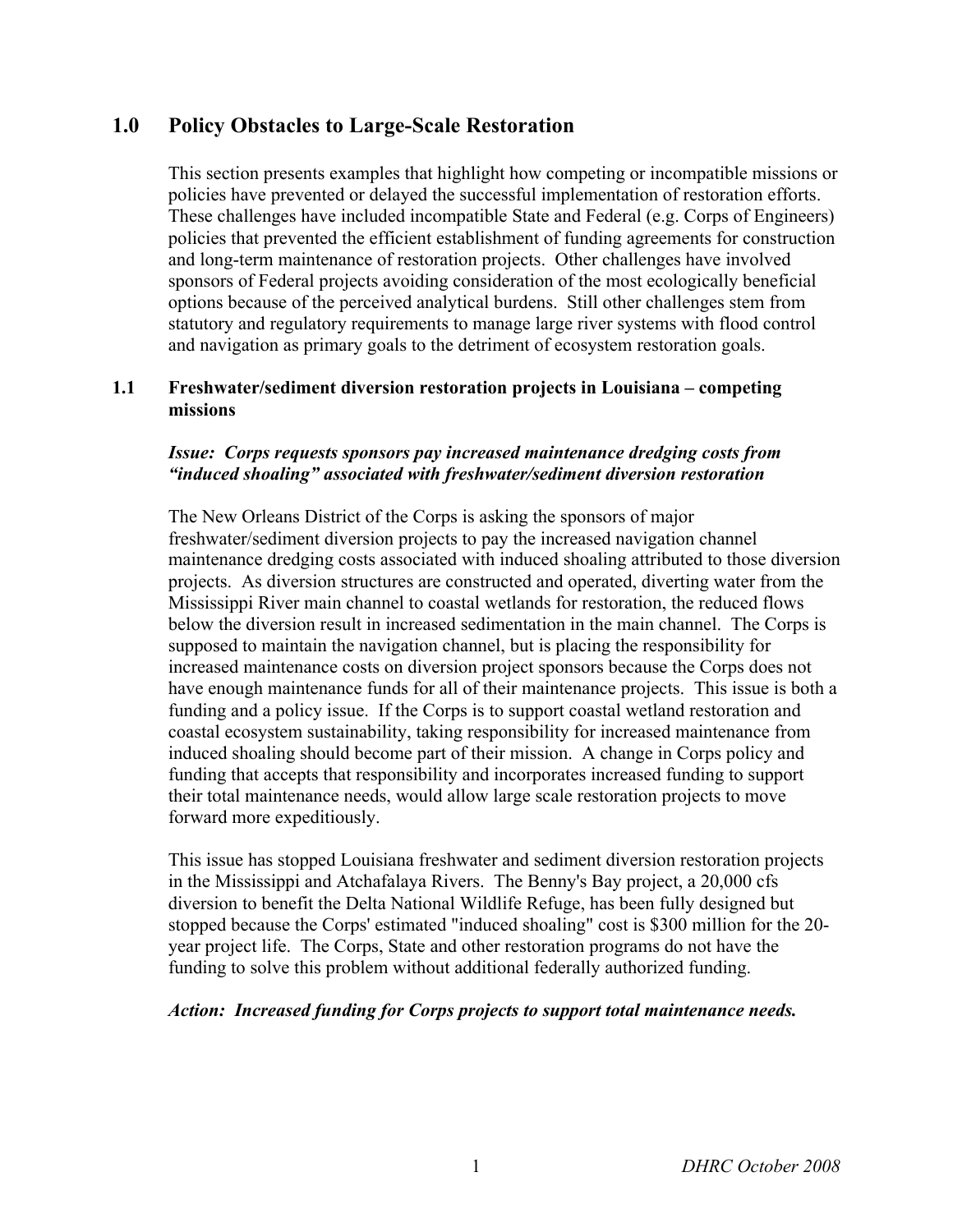# **1.2 Beneficial-use of dredged material and Corps funding issues**

#### *Issue: Cost-benefit analyses do not favor beneficial-use projects in Texas*

The standard used by the Corps in doing their cost benefit analysis has been problematic and has de-emphasized the consideration of beneficial use projects or placed an undue burden on the state or participating party wanting to pursue such projects. The standard is to use the least expensive alternative for a dredging project which most often does not include a beneficial use application. The difference in cost between the cheapest alternative and one that includes beneficial use must be borne by the participating party. The participating party may be actively pursuing other Federal funds (even from the Corps) to perform the same beneficial use project.

An example from Texas is the Brazos Harbor dredging project near Brownsville. Over the last few years the Corps has performed emergency dredging of the harbor and disposed the material (mostly sand) in the open Gulf. The County and City have actively pursued both Federal and State funds to renourish the beach with sand. This example represents an increased cost to Federal or State funding sources when sand from the dredging project could be used to renourish the beach at an incremental cost as opposed to performing two entirely separate projects both requiring mobilization/demobilization of equipment, etc. There have been several past instances where opportunities to use dredged material have been missed in favor of using hopper dredges and placing the material in offshore disposal sites. This year some of the material was placed in the nearshore so that S. Padre Island could use the material. In general, substantial material is placed in hopper dredges and placed offshore when it could have been used beneficially to help rebuild a popular public beach.

#### *Action: Ensure that revisions to the Principles and Guidelines will result in a greater emphasis on restoration-focused projects.*

#### **1.3 Coastal Impact Assistance Program (CIAP)**

#### *CIAP Summary*

Outer Continental Shelf (OCS) oil and gas activity can have direct and indirect negative impacts to coastal natural resources in States and communities with leased tracts off their coasts. Each year, the Federal government receives billions of dollars from leases and royalties from OCS oil and gas development. CIAP was established by the Energy Policy Act of 2005. The purpose of the Program is to mitigate the impacts of off-shore oil and gas activities on the coastal natural resources of the producing States using a portion of the Federal revenue from OCS development. Under CIAP, producing States and coastal political subdivisions are eligible to receive a share of \$250 million for each of the fiscal years 2007-2010. Eligible States (Alabama, Alaska, California, Louisiana, Mississippi, and Texas) can use these funds for: (1) conservation, protection, restoration of coastal areas, including coastal wetlands, (2) mitigation of impacts to fish and wildlife, (3) implementation of Federally approved marine, coastal or comprehensive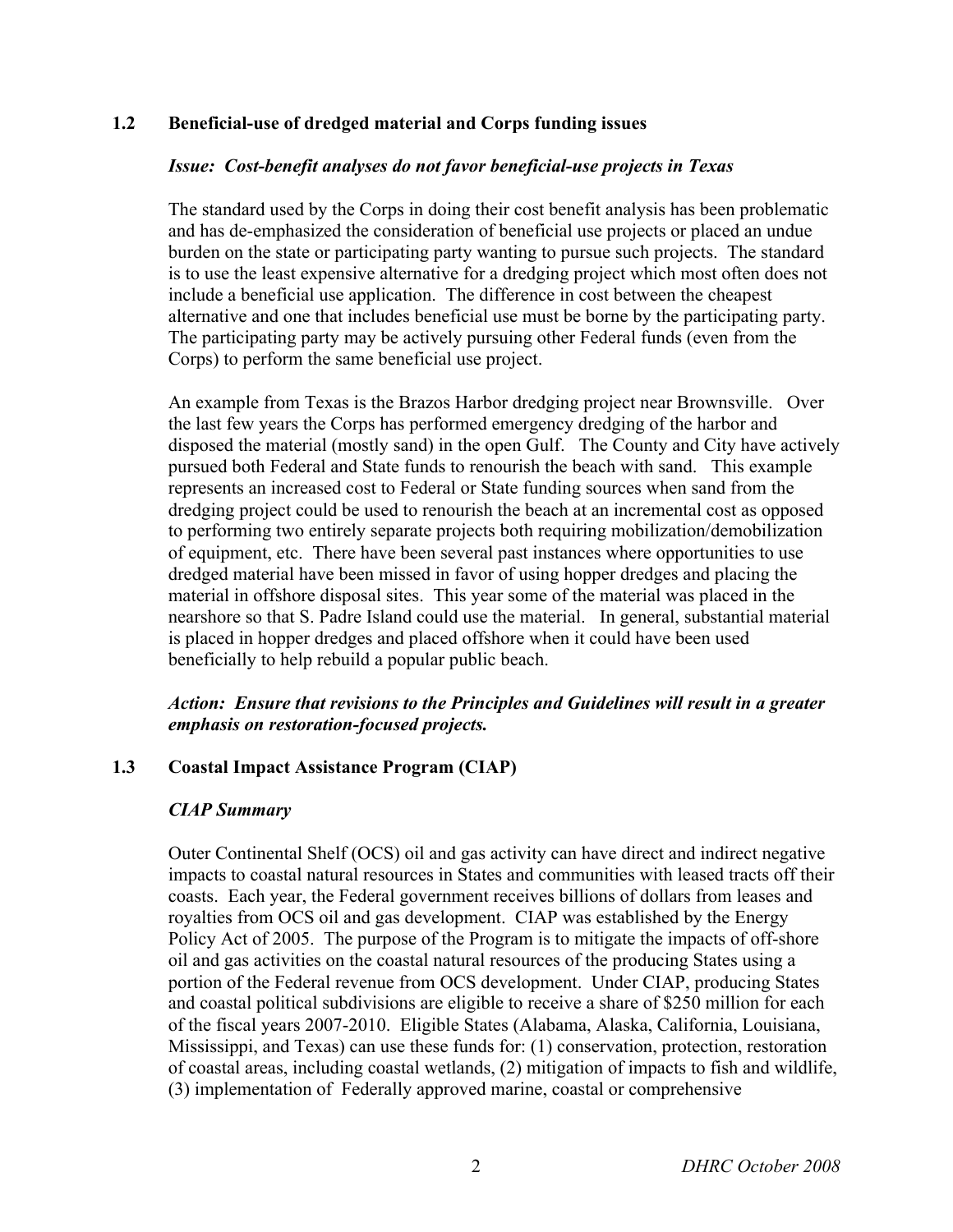management plans, and (4) supporting onshore infrastructure projects. Each eligible State will be allocated its share based on the amount of Federal oil and gas revenue generated off its coast during the previous fiscal year. Revenues from a leased tract located in an area subject to a leasing moratorium on January 1, 2005 will be excluded unless the lease was already in production. Of each eligible State's share, 35 percent will be allocated to coastal political subdivisions within 200 miles of a leased tract. This allocation will be based on coastal population, miles of coastline, and the distance from the leased tracts. To be eligible to receive funding, States must submit for approval by the Minerals Management Service (MMS) a coastal impact assistance plan. The MMS will annually award grants for projects that are found to be consistent with the State's approved plan.

# *CIAP Funds as Cost-Share*

# *Issue: Unclear if Department of Interior disallows use of CIAP funds for cost-share despite apparent intent of original legislation*

The Energy Policy Act of 2005 (Act) does not restrict producing States from using their share of CIAP funds as match for other Federal grant programs that are consistent with the authorized uses in Section 384(d). It remains unclear, however, whether Department of Interior policy allows these funds to be used by eligible States as match for Service grant programs that support coastal wetlands protection and restoration such as the National Coastal Wetlands Conservation Grant Program (CWPPRA) and the North American Wetlands Conservation Grant Programs (NAWCA).

Historically, legislation that proposed providing a share of Federal revenue from OCS oil and gas development to the producing states considered the funds as a pass through to States. In other words, these funds were never considered Federal grant funds for which States would be required to apply. In fact, the Act only provides the Secretary the authority to approve coastal impact plans submitted by the States. The Minerals Management Service, however, requires eligible States to take the additional step of submitting grant applications for projects contained in the State plan, although the Act does not explicitly authorize them to do so.

# *CIAP Fund Allocation*

#### *Issue: Delays in plan approval, fund allocations, restrictions on approved uses*

Funding is one of the biggest obstacles to large scale restoration. CIAP provides one of the best sources to address the cost of large scale conservation, but the process to administer and deliver the CIAP funds has been slow and difficult. The MMS is responsible for administering the CIAP established by the Energy Policy Act of 2005. Funds from this program were to be made available to eligible states and counties beginning in FY 2007. Project funding plans were to be submitted by the States (including county projects) to MMS, and pending approval, would receive the CIAP funds.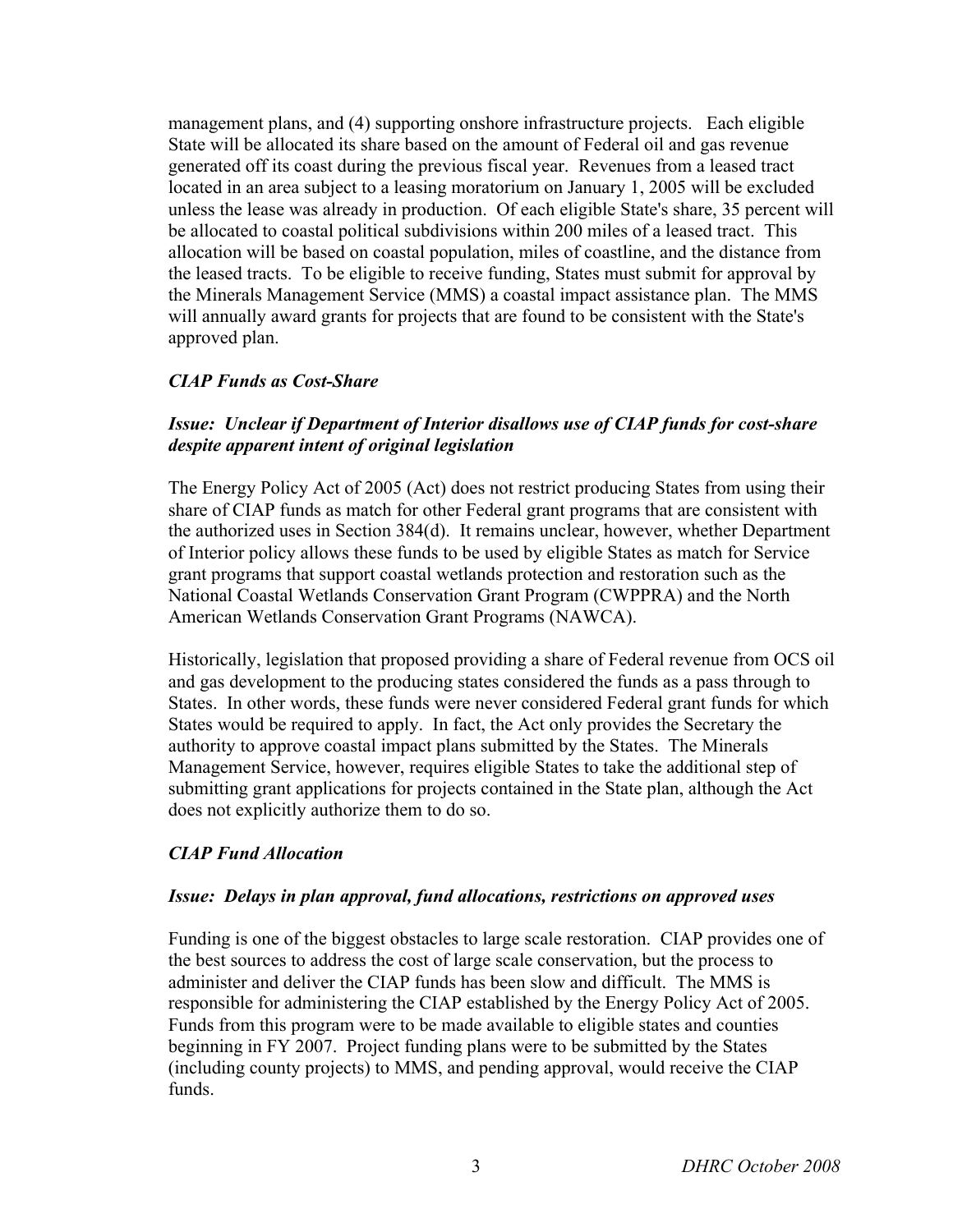The process to approve and deliver funding from this program has been cumbersome and represents a significant conflict to larger scale project implementation. This significant delay in plan approval, fund allocation and restrictive interpretation by MMS in approved uses has significantly impeded the State and local community's ability to plan and deliver conservation actions in coastal areas. The States have been working with MMS to overcome obstacles but little progress has been made. For example, no FY2007 project funds have yet been released to Texas for planned and Governor-approved projects.

One specific issue is the MMS' interpretation of acquisition rules when the applicant proposes to acquire property and then transfer it to the perpetual lease or title holder. Currently MMS does not favor a project in which an NGO may acquire tracts of land with the intent of a future transfer to a local, state or federal agency for perpetual conservation. This policy question is currently under discussion. Provided the property transferred is maintained for its intended conservation use, there should be no legal issue to prevent that transfer. The receiving organization must be willing and able to accept the property and the responsibility to manage it for the intended purpose.

*Action: Clarification / modification of MMS policy, procedures.*

#### **1.4 Corps project indemnity clause violates Texas' State Constitution**

#### *Issue: State is prevented from entering into cost-share agreements*

The State of Texas cannot sign a project cooperative agreement with the Army Corps of Engineers to perform large wetlands restoration projects. The Corps requires cooperators to sign an indemnity clause which violates the State's Constitution. This prevents the State from entering into agreements with the Corps to share costs and conduct beneficial use projects to restore wetlands or other habitats.

A specific example occurred in the eastern Texas coast near Beaumont, Texas. The Corps was conducting maintenance dredging of the Sabine –Neches Waterway sponsored by the Jefferson County Navigation District. The Texas Parks and Wildlife Department, a NRDA trustee, wished to apply damage assessment funds to restore nearly 100 acres of intertidal marsh in their Wildlife Management Area adjacent to the navigation channel. State funding was available to cover additional costs for site preparation and dredged material delivery from the maintenance project to rebuild a subsided and eroded marsh. However, the Corps' indemnity clause prevented the State from executing an agreement to provide the necessary funding to implement the beneficial use project. The Jefferson County Navigation District agreed to act as an intermediary. A complex agreement was entered between the Corps, State of Texas and Jefferson County to make the NRDA funds available through Jefferson County for project implementation. Had the County not agreed to accept additional project responsibilities and sign the Corps agreement, the project would not have happened.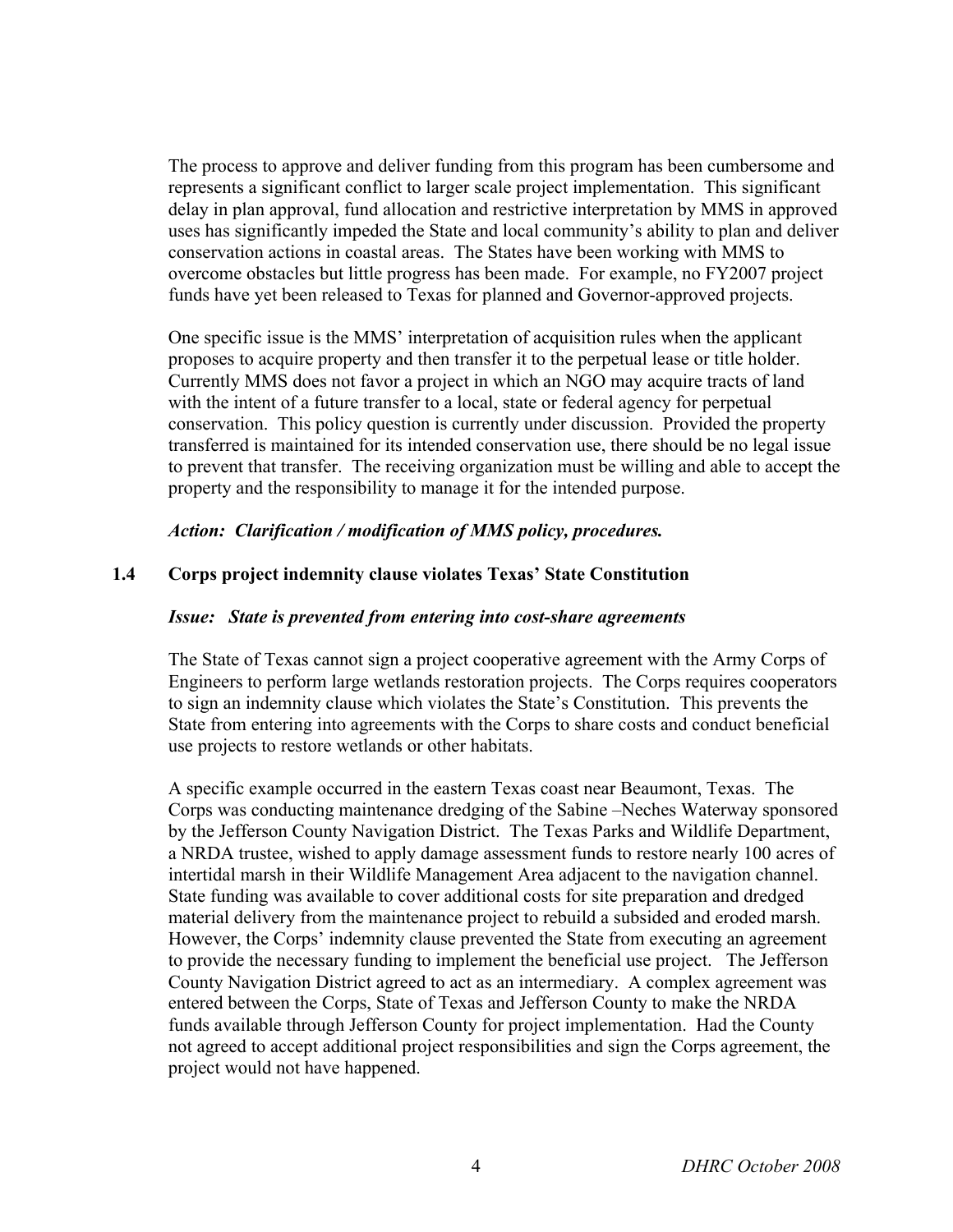This limits how the State of Texas can participate on projects with the Corps. Although the Texas General Land Office manages a State-funded erosion account that could be used to implement multiple large scale restoration projects with the Corps, the indemnity obstacle limits the State's ability to enter cost share agreements with the Corps to deliver projects. To overcome this issue, complex partnerships have been used to transfer funds and initiate projects. Such complex arrangements would be unnecessary if this obstacle could be removed. This issue has been brought up at Gulf of Mexico Alliance meetings with an offer by the Corps to try to address the issue. Little progress has been made.

#### *Action: Modify Corps' processes and requirements for establishing/signing cost-share agreements.*

# **1.5 Louisiana Coastal Protection & Restoration (LACPR)**

#### *Issue: Comprehensive planning not realized when sponsors avoid complex evaluations*

The Corps has stated that as part of their plan for moving forward with LACPR implementation, they plan to incorporate LACPR ecosystem restoration principles and measures into existing authorities to expedite implementation (allowing them to move forward without requiring new separate authority). The concept of incorporating ecosystem restoration as envisioned under LACPR in existing authorizations is a good idea in theory, but is problematic in practice. The Donaldsonville-to-the-Gulf existing authorization is an example. In Donaldsonville-to-the-Gulf, some restoration may be planned, but the added time and expense associated with developing sustainable restoration measures (i.e., diversions) has deterred project sponsors who want to avoid the complex evaluations and EIS work involved with diversions. As a result, it appears that the Corps has decided that Donaldsonville will proceed with some restoration, but without a comprehensive plan for achieving ecosystem sustainability.

The principle concern is that while this approach may result in some restoration, it lacks a comprehensive view and plan for achieving sustainability. As a result, it may actually preclude future opportunities to achieve ecosystem sustainability (based on ultimate project design or other constraints).

# *Action: If the Corps continues to use existing authorities to expedite implementation of LACPR principles/measures, they should be incorporated early in the planning process.*

# **1.6 Tidal Restoration Projects and Permitting obstacles**

#### *Issue: Permitting obstacles impede restoration efforts*

The Nisqually National Wildlife Refuge tidal restoration project, the largest estuary restoration project ongoing in the Pacific Northwest, has been identified as the top priority to recover Chinook salmon in the Nisqually watershed and is an important step in the restoration of the greater Puget Sound area. Several years of planning and design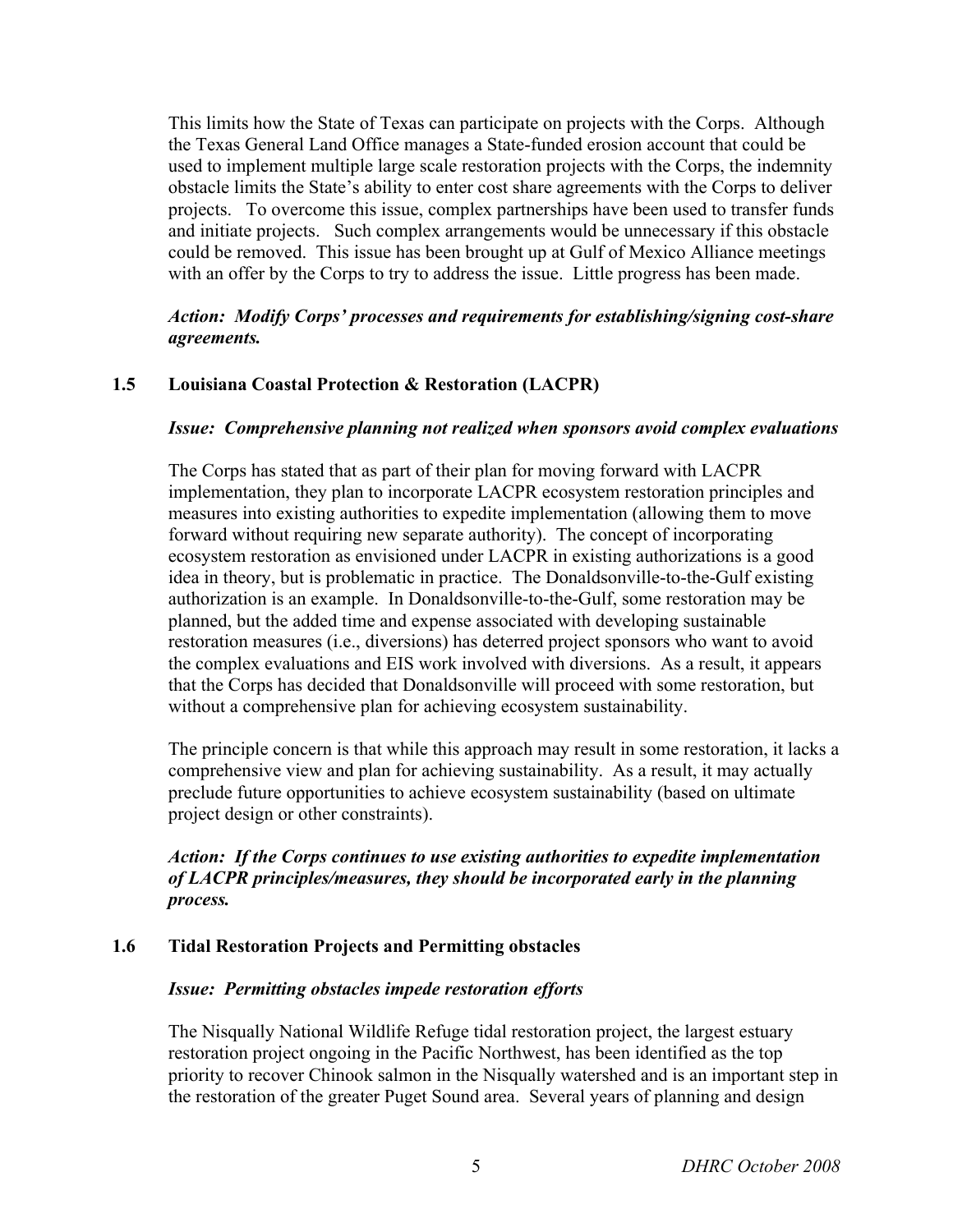effort have been completed to bring this project to construction. The project is supported by extensive scientific analyses, hydrologic modeling, NEPA (EIS was completed) review, public participation, support and funding from national partners and the Nisqually Indian Tribe. The permit process was difficult and appeared to risk delaying construction entirely. The greatest delays involved wetland/regulatory permits required by the U.S. Army Corps of Engineers, compounded by the inefficiency of confusing and redundant State permits, including Washington State Dept of Ecology (water quality certification and coastal zone management act concurrence) and Washington Department of Fish and Wildlife (hydraulics permit).

Permit regulations were confusing or had limited flexibility for a project of this type, making issuance of the permit time consuming and labor intensive. A different approach is needed to obtain permits for projects that are purely restoration focused. The Service supports the permit process to provide needed protection to wetlands, but struggles with the daunting process and contradiction of the intent of the regulations to protect wetlands. Permitting process delays affect the timeframe of achieving landscape level restoration projects with commensurate resource benefits.

It is critical to consider a more streamlined process for restoration projects of this magnitude, particularly when all other required environmental compliance is complete. Delays have resulted from obtaining additional permits to address adaptive management design modifications. Adaptive management of project design is an essential part of comprehensively planned restoration, but delays have also resulted from submitting changes through the permit process and present an obstacle to implementing restoration projects.

On a positive note, NOAA recently developed a programmatic Section 7 approach for restoration projects funded by certain restoration grant sources in Washington State (e.g. Salmon Recovery Funding Board funds), greatly streamlining the Section 7 process for our project. Because the Service was funded from those sources, we were able to take advantage of the programmatic process. That greatly assisted the restoration and provides an excellent example of the creative approaches that can be implemented to encourage restoration.

#### *Action: Consider streamlined processes for Federal Clean Water Act permits and applicable State permits for restoration projects of this magnitude*

#### **1.7 Estuary Restoration Act – unrealized potential**

#### *Issue: Legislation with potential to deliver estuarine restoration has not yet produced significant conservation benefits*

The Estuary Restoration Act of 2000 promotes the restoration of estuary habitat through enhanced coordination of federal and non-federal restoration activities and more efficient project financing. Specifically, the Act: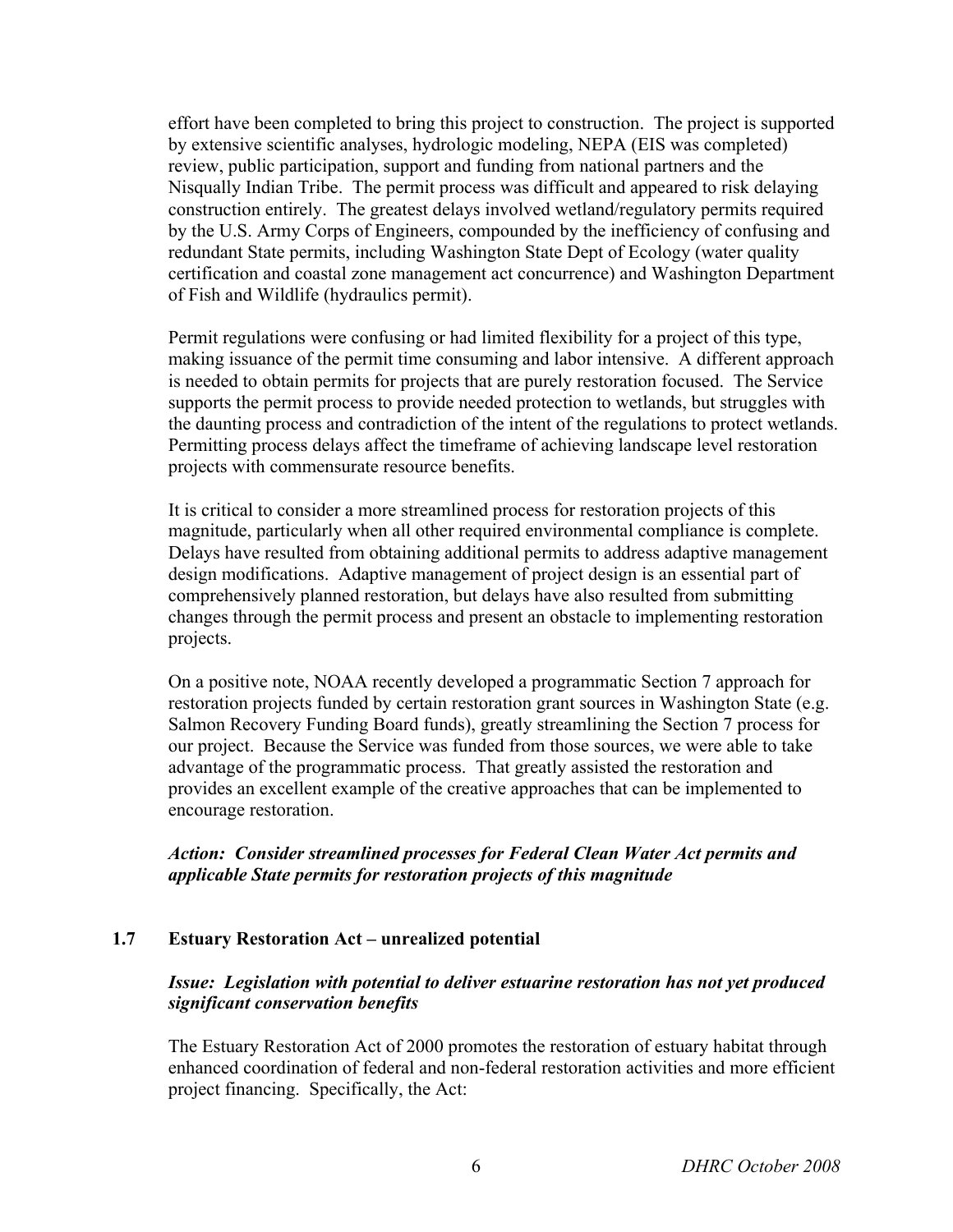- Directed the Secretary of the Army to establish a national program to restore 1 million acres of estuary habitat by 2010,
- Established a federal Council to assist the Secretary in developing this program (Council members are the Corps, FWS, NOAA, EPA, and NRCS),
- Directed the Council to establish a National Estuary Restoration Strategy,
- Authorized \$275 million over 5 years (subject to annual appropriations) in federal assistance for restoration projects sponsored by non-Federal partners,
- Encourages partnerships between the public and private sectors by setting a 65 percent limit on the Federal share of projects costs, or 85 percent for project aspects that promote innovative technology.
- Directs NOAA to create and maintain a national database for monitoring estuarine restoration projects, including techniques, completion, and habitat assessment data.

The Act was amended in 2007 authorizing \$25 million for the Corps and \$2.5 million to the other four agencies for each fiscal year through 2012. Historically, project funding under this Act has gone to the Corps, but the amendments allow small projects to be delegated to the other agencies and would be funded by these agencies.

NOAA has also received funding under the Act for various activities including development of the National Estuaries Restoration Inventory (NERI), which tracks the progress toward the 1-million acre goal. NERI contains information on restoration techniques, monitoring parameters, and acres restored by habitat type. NOAA and FWS (Coastal Program) data have been imported into the database.

Only fourteen projects have been funded through the Act. Two projects have been completed, one is under construction, seven are in the planning and design phases, and four have been terminated for a variety of reasons. Limited funding for the Act has limited the number of projects selected. The Corps is working to streamline the project implementation process. The Act still requires the Secretary to select or delegate restoration projects (recommended by the Council) even if the other four agencies receive funding through the Act.

#### *Action: Work with Corps and other agencies to streamline project implementation processes and advocate funding for the Act*

#### **1.8 Food Safety Policy and Coastal Wetland Restoration**

#### *Issue: Unintended consequences of new food safety policies harm restoration efforts in California*

In response to the E. coli outbreak in packaged spinach in August, 2006, the Western Growers, a produce industry trade association, partnered with the State of California and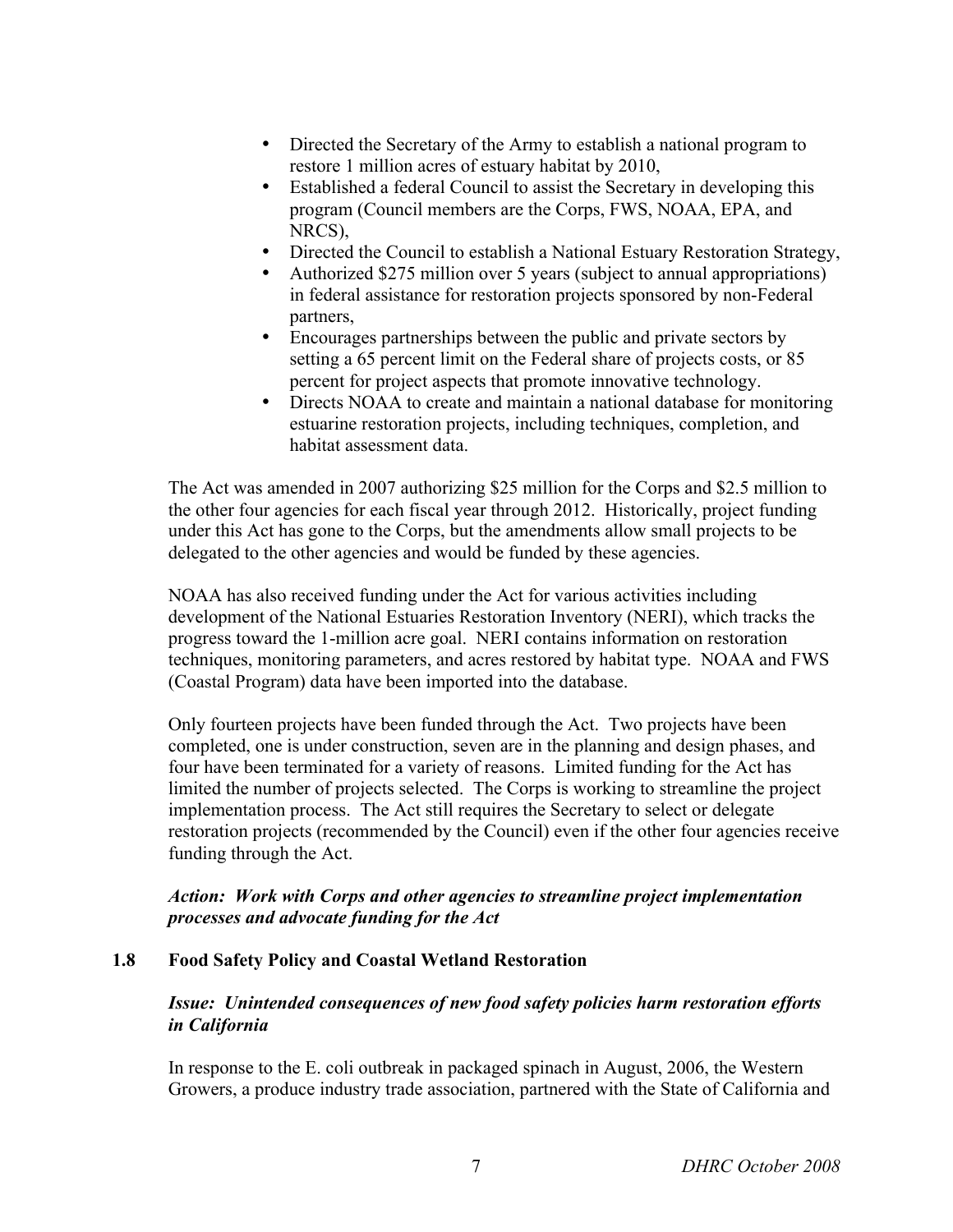the Food and Drug Administration to develop the Leafy Greens Marketing Agreement. This Agreement addresses numerous elements blamed for crop contamination with E. coli, including measures from equipment sanitization to wildlife visitation ("encroachments") to producers' fields. The Agreement, coupled with even more stringent safety requirements instituted by certain large buyers, have caused growers concerned over the marketability of their products to destroy critical riparian vegetation and construct wildlife deterrent fencing near their operations. In some cases, this riparian vegetation had been established to comply with other environmental regulations. Numerous coastal wetland restoration programs along the central coast of California have since limited their projects to designs that may provide water quality benefits only, and do not encourage natural vegetation and attendant wildlife benefits. Many landowners adjacent to coastal wetlands are now resistant to restoration actions that are perceived to as increase the likelihood of large buyers considering their products unsafe for purchase. Many agricultural lands abut coastal wetlands especially in California's Oxnard Plain and Salinas River Valley. Without changes in these policies, farmers have no incentive to implement restoration projects on their lands that may abut vital coastal wetlands or watersheds.

# *Action: Adjustments in post-2006 food safety policies should account for habitat, restoration, and ecosystem health, while maintaining food safety*

# **1.9 Grant Program Funding Caps**

#### *Issue: Some grant programs have maximum request ceiling but costs are increasing*

Conservation project costs are increasing and have been for several years. The cost is due to rising real estate prices, fuel costs, contractor availability etc. Most complex and large-scale restoration projects cost several millions of dollars. For example, in Region 2 funding at this level is difficult to organize due in part to limited availability of State funds. National grant programs like CWPPRA (National Coastal Wetland Grant Program) and NAWCA provide some of the best opportunities to leverage limited local resources to implement large-scale and multi-million dollar projects. However, both grant programs have a \$1 million maximum request. Increasing the individual grant request limits while maintaining match requirements for these grant programs should help facilitate additional large-scale conservation projects in states with limited availability of non-federal funds.

#### *Action: Increase individual grant request limits.*

#### **1.10 Measuring Restoration Project Benefits**

#### *Issue: Lack of appropriate metrics for evaluating benefits of restoration*

Large watershed restoration projects, such as the Indian River Lagoon – South and the Lake Okeechobee Watershed, in Florida, often have a number of objectives and performance measures. The Service finds that it has been difficult to compare "habitat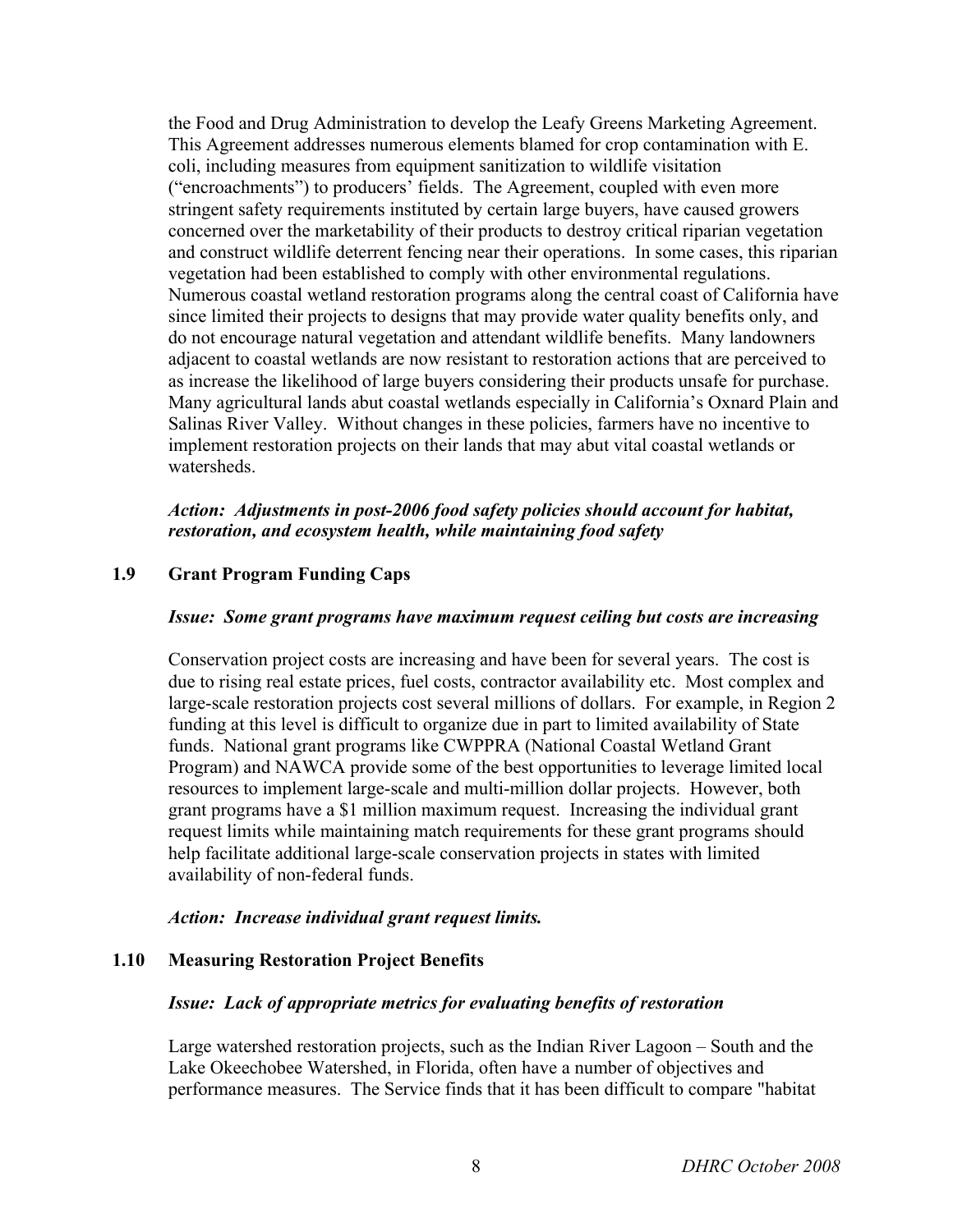units" among various project objectives, particularly when components of the project are purely wetland restoration features. Conversely, for constructed treatment wetlands or reservoirs, the Corps can more readily apply established performance measures and economic analyses. Except perhaps for Louisiana coastal wetlands where direct monetary value of storm surge protection has been calculated, the wetland restoration components of plans are generally at a disadvantage relative to other features. We believe that it would be extremely useful to develop tools for calculating the economic value of ecosystem services, particularly with respect to recreation and ecotourism, including both the on-site benefits and the added benefits of restored wetlands to downstream water bodies.

#### *Action: Develop tools for calculating economic value of ecosystem services, in restoration context.*

#### **1.11 Model Accreditation Process – challenge**

#### *Issue: Best available modeling tools not used because of accreditation restrictions*

The Corps has a model accreditation/certification requirement for models formally used in evaluation of projects during the planning phase. The Service has interest in utilizing as many technically sound tools as possible in our contribution to the planning process. However, this Corps requirement results in some models being considered ancillary information rather than critical sources of information. An Everglades example is that the main planning model used in the restoration effort is the South Florida Water Management District's water management model, which has  $a +/6$  inches error on a spatial resolution of 10 km2. One of our refuges, on the other hand, has a model with a two orders-of-magnitude finer spatial scale, but it is not formally being used for planning purposes because of this accreditation restriction.

#### *Action: Work with Corps to provide for accreditation of other sound models*

#### **1.12 Project Monitoring for Adaptive Management – unmet need**

#### *Issue: Inadequate funding and limited duration of project monitoring*

The Corps' project planning process includes a policy that limits monitoring to a small percentage of total project funding, which can limit monitoring for Adaptive Management purposes. This, coupled with the short duration of a project team's life (5 years after construction) hinders the ability to scientifically evaluate the success of a restoration action and adaptively manage that project. Further, the planning process does not foster the establishment of a long-term vision to capture monitoring needs once the project team disappears. Several components of this policy could use some attention, including: (1) the cap on funding for monitoring purposes (the cost of monitoring is too small relative to the cost of the total project); (2) the duration of funding (e.g., if the project is projecting benefit over a 20-year time horizon and that is how the project is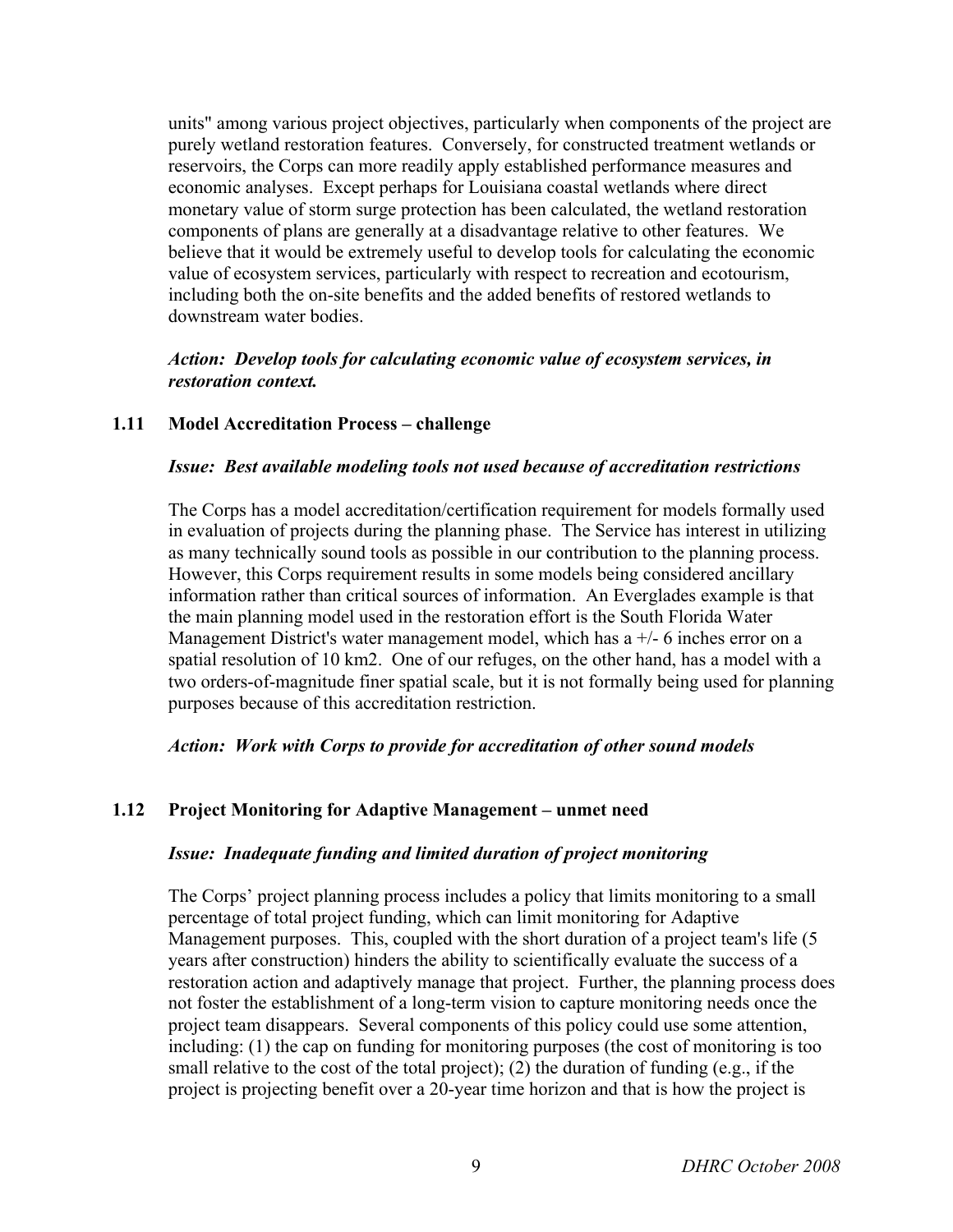being modeled, then monitoring across this period will allow the benefits over the period to be addressed; and (3) how permit-driven biological monitoring shaped by the Service can be structured to simultaneously capture the traditional threatened and endangered species monitoring needs and the monitoring of those ecosystem elements that allows for Adaptive Management decisions to ensure the success of the project.

#### *Action: Adjust cap on monitoring funding and increase monitoring duration*

#### **1.13 Water quality treatment features and Federal-Local cost sharing**

#### *Issue: Unclear cost-share relationships between Federal - Local sponsors*

An issue that delayed implementation of the Lake Okeechobee Watershed Project (part of the Comprehensive Everglades Restoration Plan) was the lack of clear Corps guidance about how to justify a Federal cost share with the State of Florida for constructed treatment wetlands. The Corps recently (late 2007) issued a memo discussing water quality and cost-sharing options; however, the interpretation of the memo is still ongoing. Region 4 is reviewing a preliminary draft of an issue paper on the justification of Federal cost share for constructed water treatment wetlands in the Lake Okeechobee Watershed Project, but cannot predict what the policy outcome will be. It would be valuable to consider adding flexibility in sharing costs with States and other local sponsors for construction of water quality treatment marshes, especially when they play a role in a larger restoration effort. Such features can often be essential elements in protecting downstream waters from continued ecological degradation. They also provide habitat for fish and wildlife, although typically of a lower habitat value than restoration of hydrology to drained wetlands.

*Action: Add flexibility in cost-sharing with local sponsors for water treatment marshes*

# **2.0 Economic Analyses of Federal Water Projects**

#### **2.1 Economic and Environmental Principles and Guidelines for Water and Related Land Resources Implementation Studies, 1983 (Principles and Guidelines)**

The Principles and Guidelines of 1983 provide the policy foundation and procedures for conducting economic analyses of proposed Federal water resource projects. They were intended to ensure consistent planning by Federal water resource agencies in the formulation and evaluation of water resource implementation studies. This section summarizes the various provisions of the 1983 Principles and Guidelines.

#### **2.1.1 Statutory Authorities for Economic Analyses**

The requirement that the benefits of a Corps of Engineers' water resource project exceed the costs first appeared in the Flood Control Act of 1936. Further development of cost-benefit analysis practices were made in response to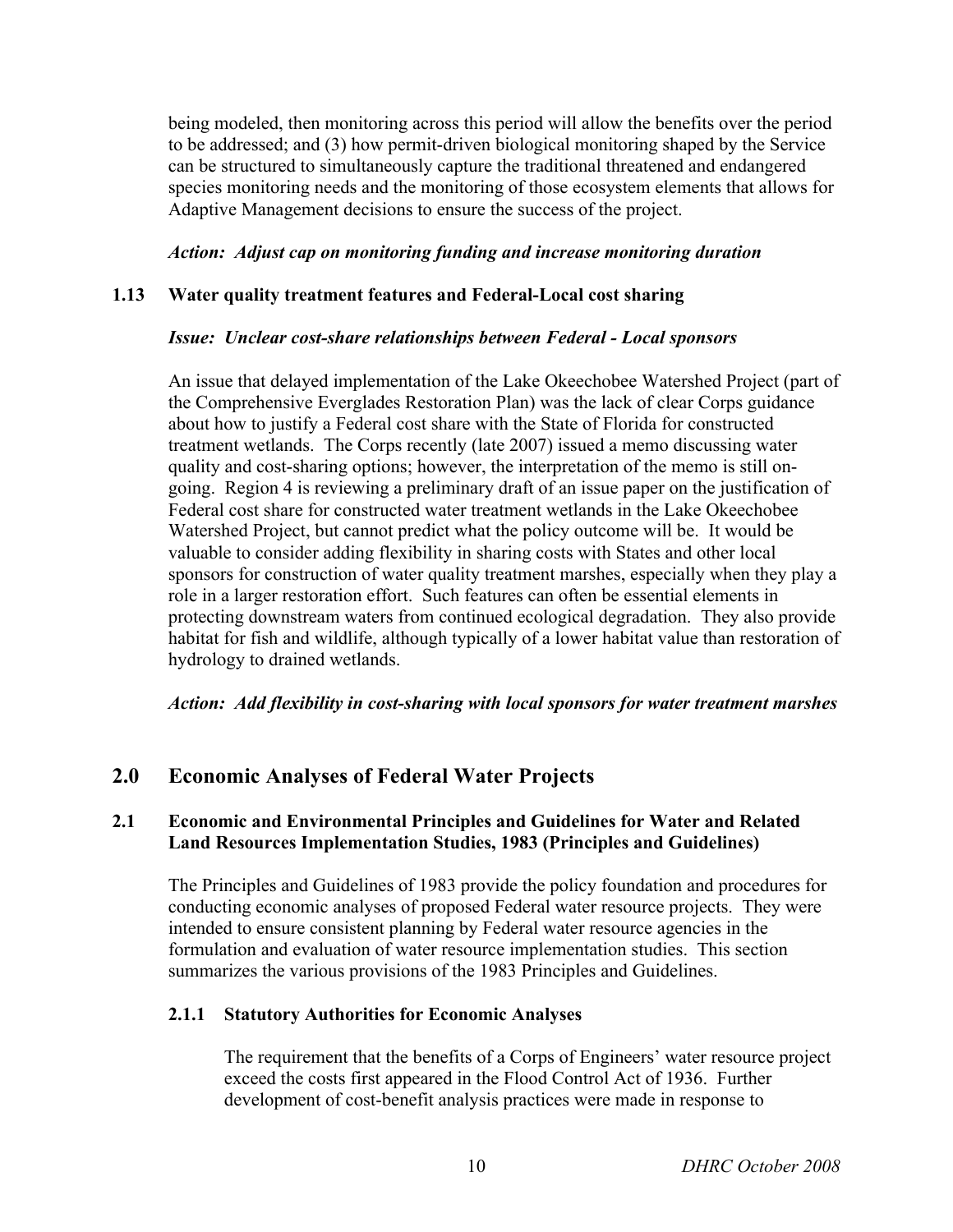legislation in 1958, 1962, 1965 and 1970, with the general current format in place with the 1973 Principles and Standards. In response to the Water Resources Development Act (WRDA) of 1974, significant revisions were made in 1980. The 1980 Principles and Standards were ultimately deemed too burdensome and further revisions resulted in the Principles and Guidelines being published in 1983. The 1983 iteration remains in effect.

#### **2.1.2 Current Implementation**

The 1983 Principles and Guidelines lays out a single over-arching planning objective for civil works projects; to maximize the economic return on the investment of Federal dollars. This is defined further as:

- The Federal objective of water and related land resources planning is to contribute to national economic development (NED) consistent with protecting the Nation's environment, pursuant to national environmental statutes, applicable executive orders, and other Federal planning requirements; and
- Contributions to NED are increases in the net value of the national output of goods and services, expressed in monetary units. Contributions to NED are the direct net benefits that accrue in the planning area and the rest of the nation. Contributions to NED include increases in the net value of those goods and services that are marketed, and also of those that may not be marketed.

#### **2.1.3 Planning Steps**

The Principles and Guidelines describe six major steps that identify or respond to problems and opportunities associated with the Federal objective and State or local concerns, and results in the selection of a recommended plan:

- 1. Identify problems and opportunities for protection and enhancement;
- 2. Inventory the quantity and quality of resources, establish the existing conditions and forecast the without-project conditions;
- 3. Formulation of alternative plans;
- 4. Evaluation of the effects of the alternative plans;
- 5. Comparison of alternative plans; and
- 6. Selection of a recommended plan.

#### **2.1.4 Evaluation of alternative plans – Accounts**

The Principles and Guidelines establish four accounts to facilitate evaluation and display of the effects of alternative plans:

1. NED. The NED account shows effects on the national economy;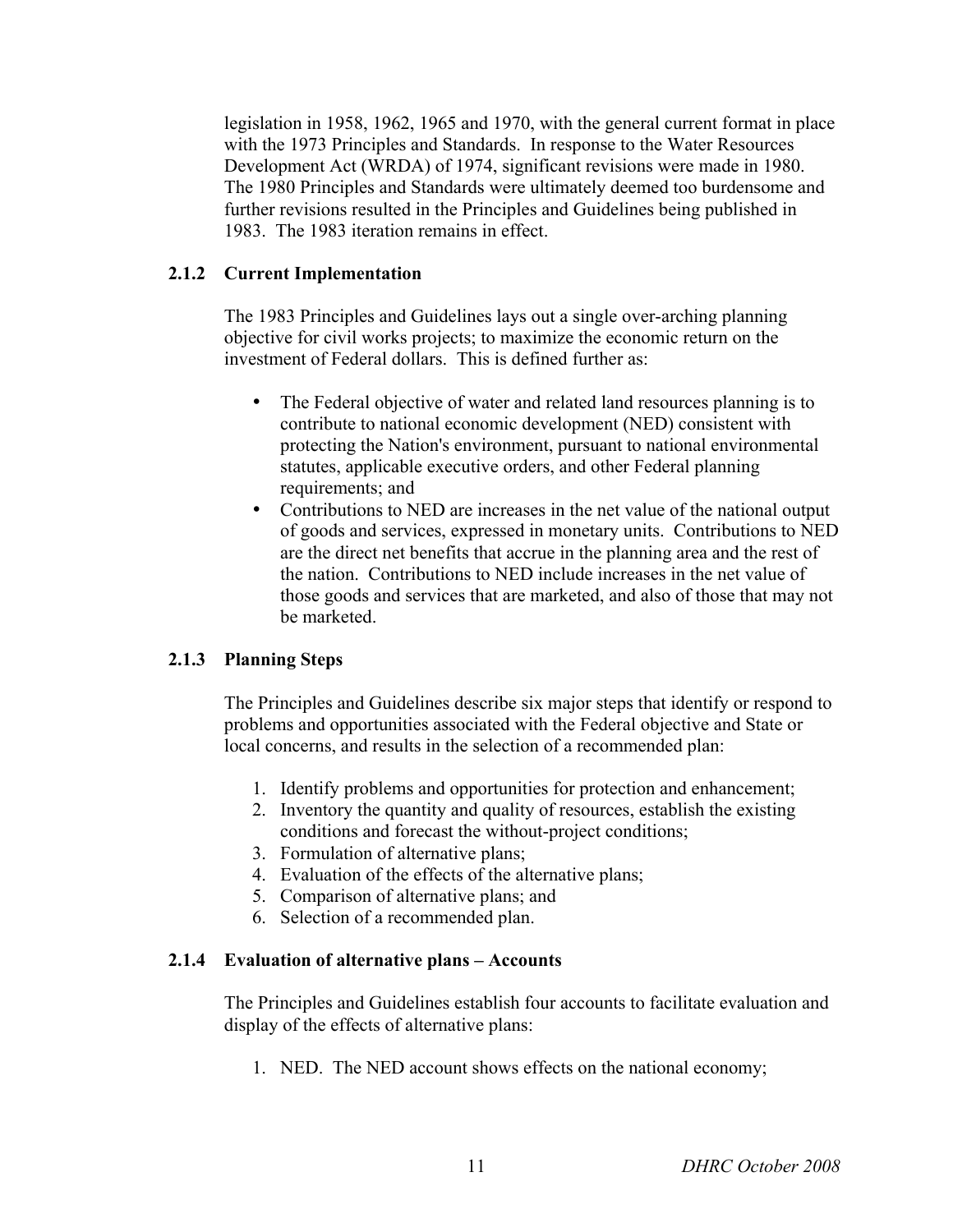- 2. Environmental Quality (EQ). The EQ account shows effects on ecological, cultural, and aesthetic attributes of significant natural and cultural resources that cannot be measured in monetary terms;
- 3. Regional Economic Development (RED). The RED account shows the regional incidence of NED effects, i.e. changes in the distribution of regional economic activity; and
- 4. Other Social Effects (OSE). The OSE account shows urban and community impacts and effects on life, health and safety.

# **2.1.5 Plan selection**

The 1983 Principles and Guidelines direct that the best plan among the evaluated alternatives is the one that reasonably maximizes NED benefits consistent with the Federal objective:

The alternative plan with the greatest net economic benefit consistent with protecting the Nation's environment (the NED plan) is to be selected unless the Secretary of a department or head of an independent agency grants an exception based upon other Federal, State, local, and international concerns.

# **2.1.6 Existing practices for environmental restoration projects**

Although selection of the NED is still the official objective of the 1983 Principles and Guidelines, in practice the Corps has adopted Ecosystem Restoration as an objective with a blanket exception granted for such projects by the Secretary of the Army. This de facto policy shift stems from several authorities allowing the Corps to participate in the study, design and implementation of ecosystem restoration and protection projects including:

- 1. Section 1135, Project Modifications for Improvement of the Environment (WRDA of 1986, as amended);
- 2. Section 206, Aquatic Ecosystem Restoration (WRDA 1996);
- 3. Section 204, Beneficial Uses of Dredged Material (WRDA 1992); and
- 4. Section 312 of WRDA 1990 dredging of contaminated sediments.

Guidance for sections 1135 and 206 in 1997 stated, "The objective of section 1135 and 206 projects should be restoring degraded ecosystem structure, function, and dynamic processes to a less degraded, more natural condition, which will involve consideration of the ecosystem's natural integrity, productivity, stability, and biological diversity."

The Corps' 2000 Planning Guidance Notebook established a concept of national ecosystem restoration (NER), through which outputs from ecosystem restoration projects contribute to the Federal objective of Corps civil works. It also established that the importance of NER in the Federal objective is on par with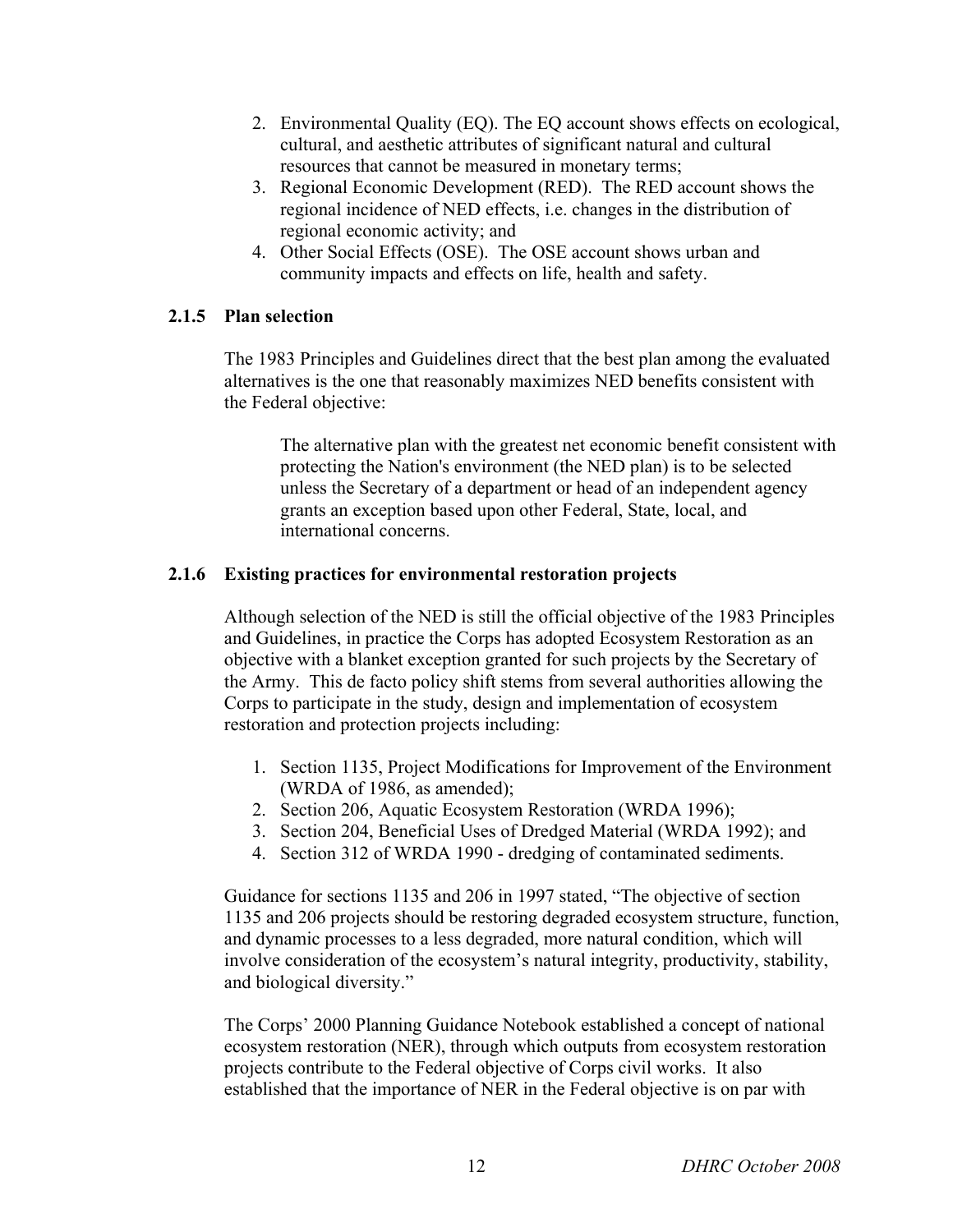NED and implied that the Federal planning objective is maximization of national welfare through optimum combination of NER and NED. Contributions to NER are to result in increased quantity and/or quality of desired ecosystem resources and the objective of ecosystem restoration is to restore degraded ecosystem structure, function, and dynamic processes.

#### **2.1.7 Potential obstacles to large-scale restoration**

Despite the Corps' authorities to plan and support ecosystem restoration-focused projects, the 1983 Principles and Guidelines themselves remain focused on maximizing NED as a first priority with the environmental quality often considered a constraint. The rigidity of the plan selection rule and the lack of an EQ objective, as in prior iterations (1973, 1980), leaves limited justification possibilities for developing ecosystem-focused plans.

#### **2.2 Proposed 2008 Revisions to Principles and Guidelines**

In May 2008, the Corps circulated an intra-governmental draft of proposed revisions to the 1983 Principles and Guidelines, including numerous significant changes highlighted below. The 1983 Principles and Guidelines will be revised in two phases. First, the general Principles will be revised. The Guidelines, in three chapters: Chapter 1, Standards (will now be titled "Planning Process"); Chapter 2, NED Benefit Evaluation Procedures; and Chapter 2, EQ Evaluation Procedures; will be revised at a later date. The Corps published a public draft of the revised Principles in the Federal Register on September 12, 2008.

#### **2.2.1 Statutory requirement for revisions**

Section 2031 of WRDA 2007 requires that the Secretary of the Army revise the 1983 Principles and Guidelines within two years. Revised Principles and Guidelines are to now better align with a National Water Resources Planning Policy that all water resources projects should reflect national priorities, encourage economic development, and protect the environment by:

- seeking to maximize sustainable economic development;
- seeking to avoid the unwise use of floodplains and flood-prone areas; and
- protecting and restoring the functions of natural systems and mitigating any unavoidable damage to natural systems.

Congress requires the Secretary of the Army to address the following in the revisions:

- Use of best available economic principles and analytical techniques, including risk and uncertainty analysis;
- Assessment and incorporation of public safety in the formulation of alternatives and recommended plans;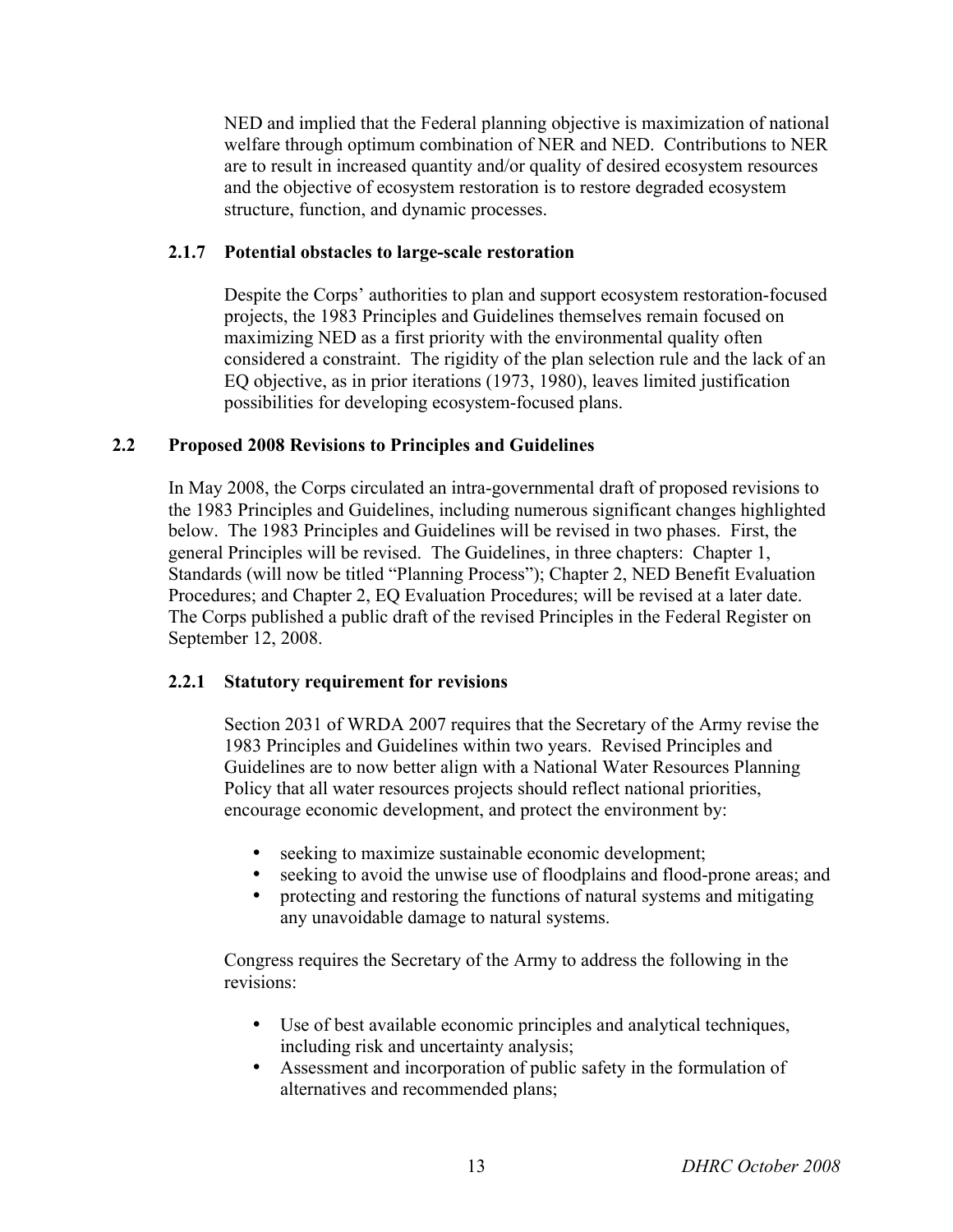- Assessment methods that reflect the value of projects for low-income communities and projects that use nonstructural approaches to water resources development and management;
- Assessment and evaluation of the interaction of a project with other water resources projects and programs within a region or watershed;
- Use of contemporary water resources paradigms, including integrated water resources management and adaptive management; and
- Evaluation methods that ensure that water resources projects are justified by public benefits.

#### **2.3 Service comments on proposed revisions**

From a Service trust resource conservation perspective, several aspects of the proposed revisions represent apparent improvements over the 1983 Principles and Guidelines but significant questions remain. Copied below are the Service's comments as transmitted to the Department of Interior under signature of Paul Schmidt, acting Director, on October 10, 2008.

# **Fish and Wildlife Service Comments on Economic and Environmental Principles and Guidelines for Water and Related Land Resources Implementation Studies (FR Vol. 73, No. 178, September 12, 2008)**

The Service has a long-standing interest in ensuring that Federal water resource planning results in sound projects. Through our authorities including the Fish and Wildlife Coordination Act (FWCA), Endangered Species Act, Clean Water Act, and Federal Power Act, the Service provides input on projects developed by the Corps and others. For example, as per the FWCA, the Service is the lead bureau in the Department of Interior for providing assessments of fish and wildlife impacts to the Corps when they extend mandatory consultation opportunities to the Service for each proposed water resource project.

The Service recognizes the need for the Principles and Guidelines to reflect contemporary water resource planning needs and is supportive of the Corps' efforts to take steps that represent improvements over the 1983 Principles and Guidelines. Several aspects of the proposed revisions are positive, such as incorporating a watershed-based project planning approach, (e.g. assessing interactions of other programs, projects, and plans within the watershed), that may increase the likelihood that environmentally beneficial alternatives are chosen. Although the Service supports the general trajectory of the revisions, we have several concerns regarding the interpretation of the revisions for evaluating ecological benefits of projects and whether or not the proposed revisions meet the requirements of section 2031 of WRDA 2007. The Service offers the following comments.

# **Climate Change**

A major concern for the Principles and Guidelines revisions is that climate change considerations be explicitly incorporated. In the proposed Principles, the Corps mentions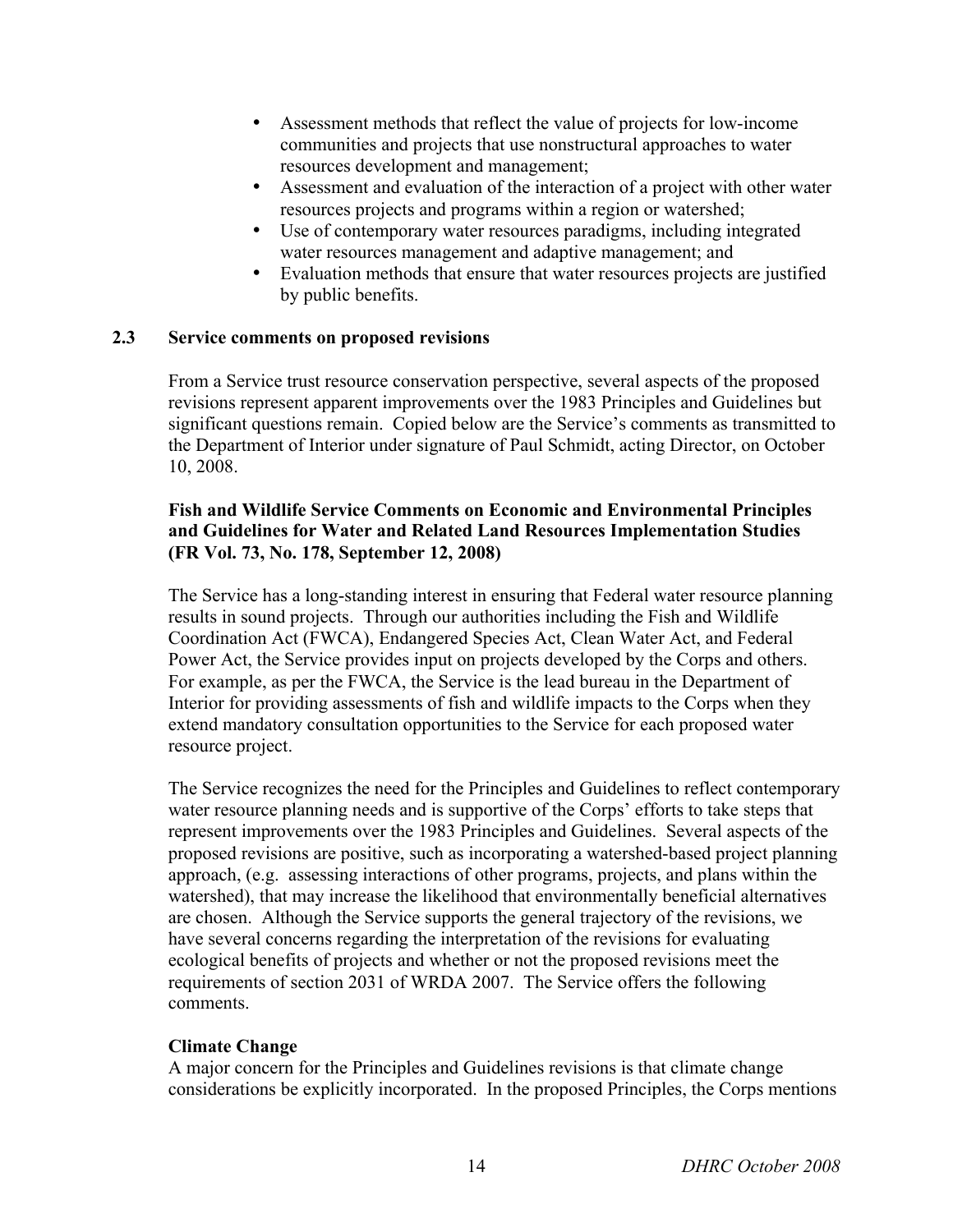climate change only once, stating that the impacts and potential effect of climate change should be included in the evaluation of the effects of alternative plans. The Service supports this, but recommends that the Corps expand the consideration of climate change throughout the Principles as an overall driver of water resource policy.

Climate change is causing shifts in the patterns and characteristics of water resources throughout the nation. In some regions, such as the upper Midwest, rainfall patterns will include more frequent episodes of intense storms punctuated by more severe droughts. Historically, water resource development focused on structural flood protection and navigation projects leaving river systems in the region less able to provide natural flood storage in response to the increasing intense precipitation events. The Service recommends that the Principles systemically incorporate consideration of the effect of existing civil works projects on the ability of aquatic systems to be resistant and resilient to climate change impacts. In other regions, such as the Gulf Coast, climate changeinduced sea level rise should be a dominant consideration as planners address the utility of large-scale wetland restoration in protecting humans and infrastructure from storms.

Climate change represents persistent uncertainty that must be addressed in planning processes. Models representing different climate change scenarios should be used so that we are planning / building to address future conditions, not a past state. Alternative plans could be developed based on different climate change scenarios or adaptive management components of alternative plans could be structured to address the uncertainty in future conditions caused by climate change.

Throughout the Federal water resource planning process, from specification of existing problems and opportunities to the formulation, evaluation and selection of plans, the accelerating changes in aquatic systems caused by a warming climate must inform our understanding of what our true water resource needs are and how we can realistically respond to those needs. The revised Principles and Guidelines must reflect this recognition.

#### **Revision Publication Process**

Because the Corps has decided on a sequential rather than concurrent process for developing the Principles and Guidelines, the Service lacks assurance that the spirit of the Principles will be implemented by Guidelines when they are published. In addition, the Service is concerned that the proposed Principles, as crafted, would allow Federal water resource planning agencies independent discretion in implementing the Principles. The language appears to allow broad leeway in interpreting the Principles. Comments below will describe instances of discretionary language in the proposed Principles.

#### **Principle 2. National Planning Objective**

In the Principles, the National Planning Objective is the general statement of intent for all Federal water resource planning efforts. In the 1983 Principles and Guidelines, the Federal Objective was to contribute to national economic development (NED) consistent with protecting the environment. Contributions to NED were defined as increases in the net value of the national output of goods and services, in monetary units. In requiring the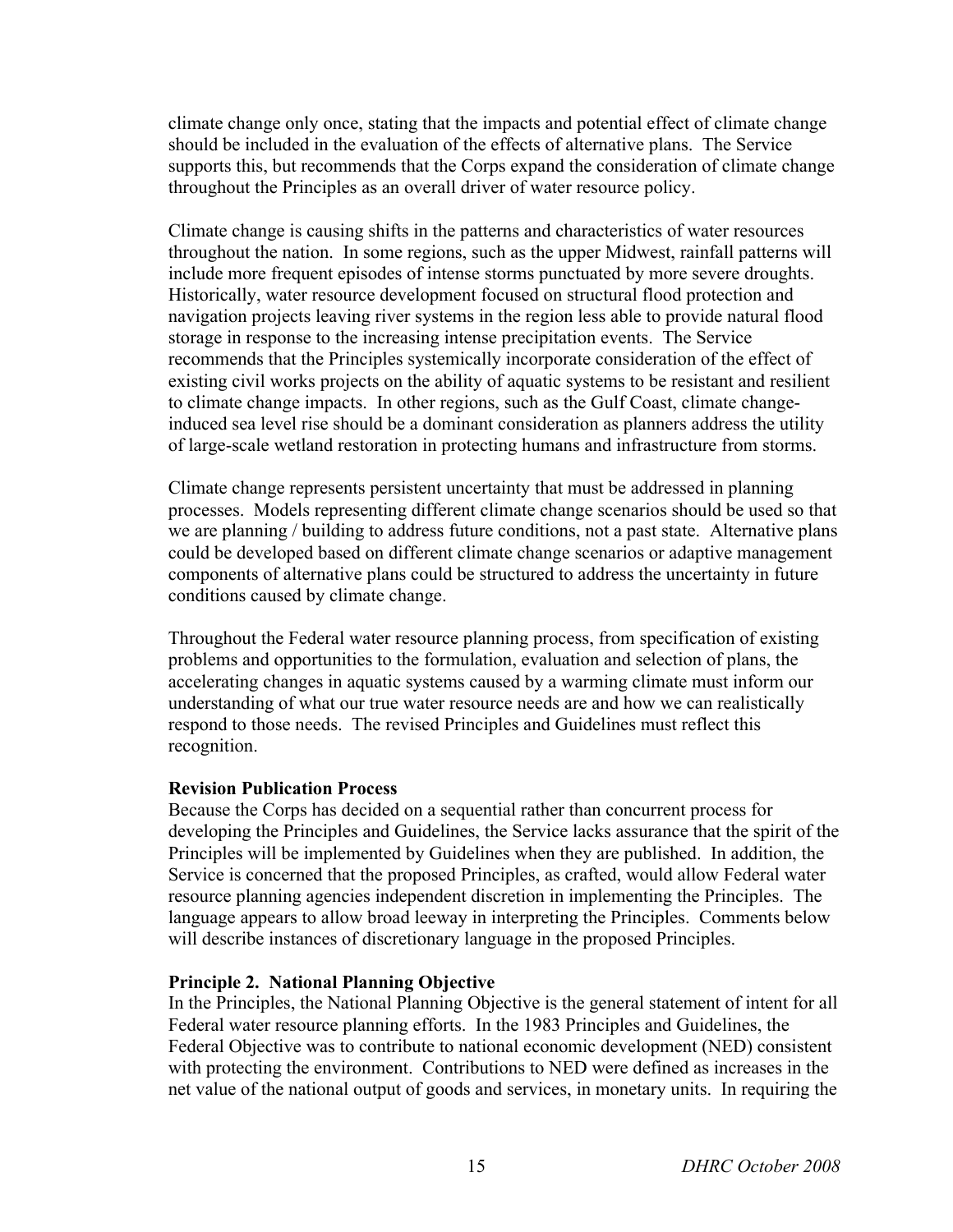Secretary of Army to revise the Principles and Guidelines, Congress in section 2031 of WRDA 2007, provided the following new direction:

*Sec. 2031. WATER RESOURCES PRINCIPLES AND GUIDELINES* 

*(a) NATIONAL WATER RESOURCES PLANNING POLICY.—It is the policy of the United States that all water resources projects should reflect national priorities, encourage economic development, and protect the environment by—*

*(1) seeking to maximize sustainable economic development;*

*(2) seeking to avoid the unwise use of floodplains and flood-prone areas and minimizing adverse impacts and vulnerabilities in any case in which a floodplain or flood-prone area must be used; and*

*(3) protecting and restoring the functions of natural systems and mitigating any unavoidable damage to natural systems.*

# *(b) PRINCIPLES AND GUIDELINES.—*

*(3) CONSIDERATIONS.—In developing revisions to the principles and guidelines under paragraph (2), the Secretary shall evaluate the consistency of the principles and guidelines with, and ensure that the principles and guidelines address, the following:*

*(A) The use of best available economic principles and analytical techniques, including techniques in risk and uncertainty analysis. (B) The assessment and incorporation of public safety in the formulation of alternatives and recommended plans.*

*(C) Assessment methods that reflect the value of projects for low-income communities and projects that use nonstructural approaches to water resources development and management.*

*(D) The assessment and evaluation of the interaction of a project with other water resources projects and programs within a region or watershed.*

*(E) The use of contemporary water resources paradigms, including integrated water resources management and adaptive management. (F) Evaluation methods that ensure that water resources projects are justified by public benefits*

In the proposed revisions, the Corps states the National Planning Objective as:

*"The national objective of water and related land resources planning is to foster environmentally sound, efficient use of the Nation's resources consistent with public safety." This can be accomplished through watershed analyses that recognize the interdependency of water uses. This is strengthened by capitalizing on a collaborative planning and implementation process which incorporates fully informed participation from Federal agencies, non-Federal interests, non-governmental organizations, State and local and Tribal governments, and a full range of water users and stakeholders. Water and related land resources planning that is consistent with the national planning objective seeks to incorporate some or all of these elements: facilitate sustainable national economic development, encourage wise use of water and related land*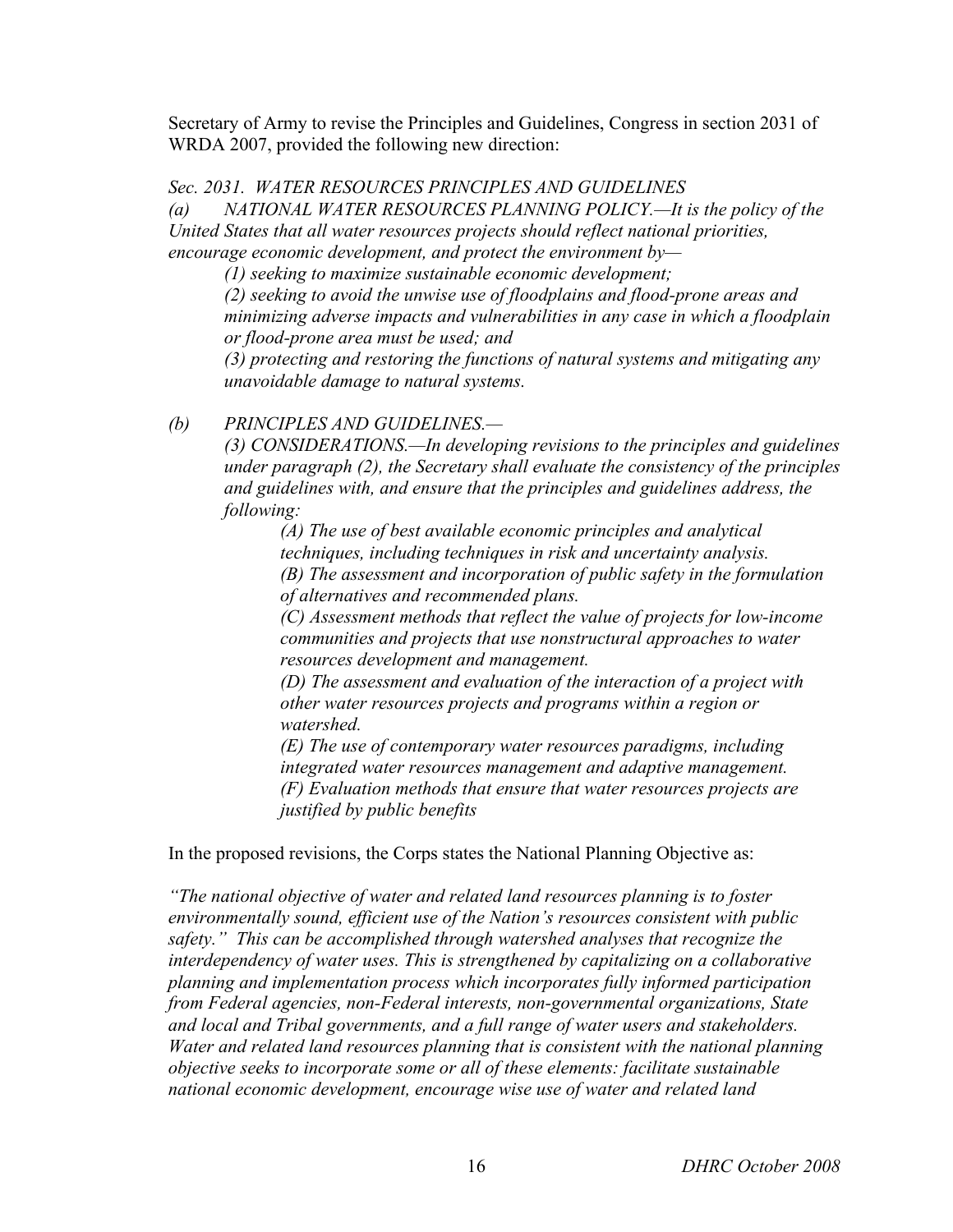*resources—including floodplains and flood-prone coastal areas, support the protection and restoration of significant aquatic ecosystems, promote the integration and improvement of how the Nation's water resources are managed; and reduce vulnerabilities and losses due to natural disasters.*

This objective appears to deviate from Congress' policy statement in section 2031(a). Congress states that maximizing sustainable economic development is a goal, but does not give it primacy over ecological or public safety objectives. In the proposed revisions, the Corps indicates that the main thrust of the objective is fostering the use of the Nation's resources. The Service questions whether focusing the first sentence of the National Planning Objective principle on "use" of the Nation's resources is consistent with Congress' intent. As written, it may allow the planning objective to focus on NED, as in the 1983 Principles and Guidelines. Other discretionary terms in the objective principle, such as stating that the objective "can" be accomplished through watershed analyses or that planning seeks to incorporate "some or all" of the elements required by congress could allow planners to avoid full implementation of congressional intent. The Principles should provide the broadly-stated, but compulsory foundation that commits planners to meeting the National Planning Objective as they plan and evaluate projects.

In May 2008, the Corps circulated an intra-governmental draft of proposed revisions to both the Principles and Guidelines. That version included a statement of the Corps' "Water Resources Management Strategy" that more closely reflected a commitment to the Congress' policy statements in section 2031. The National Planning Objective in the May 2008, iteration was tripartite. Water resource planning was to address problems and opportunities in ways that contribute to NED, Public Safety (PS), and Environmental Quality (EQ). The Corps stated that the three objectives would not be coequal but that there would be no bias toward any one of the objectives. This lack of clarity was problematic but having an EQ objective increased the possibility that restoration-focused projects would receive greater emphasis in the Federal planning process. Because the current, published version now lacks a clearly stated EQ objective, it is unclear how much emphasis ecological restoration projects would receive.

Unless discretionary phrases are addressed and a focus on environmental protection and restoration, commensurate with section 2031 of WRDA 2007, is explicitly incorporated, the current proposal may represent a retreat from the May 2008, intra-governmental iteration.

The Service recommends the Corps investigate establishing EQ as the central planning objective. Of the objectives discussed by both Congress and the Corps in the May, 2008 intra-governmental version, only EQ inherently incorporates consideration of both NED and PS. New types of analyses may reveal that plans that maximize EQ may also maximize long-term NED and PS. Project planning consistent with an EQ-centric planning objective would acknowledge that sustainable economic uses of our waters and the public's safety are both ultimately derived from the ecological health of the waters. It would also acknowledge the increased need, relative to 1983, to reverse the deterioration of our aquatic systems' ability to provide ecosystem services to people.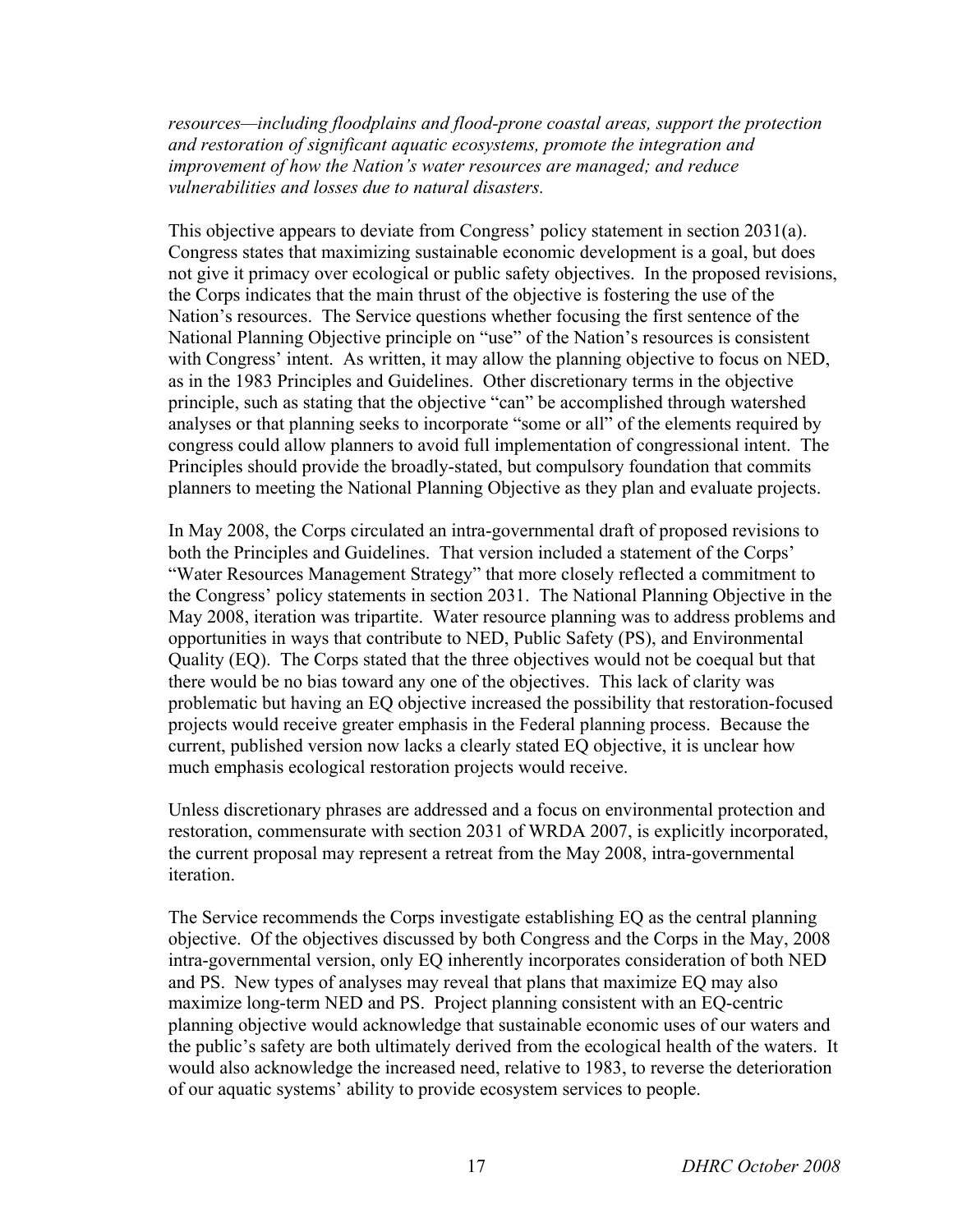#### **Principle 4. Watersheds**

The Service supports the Corps' adoption of a watershed-level approach and believes it is a necessary step if Federal water resource planning is to result in ecologically and economically sustainable projects. The Service also supports the integration of planning efforts and programs conducted by other Federal, State, and local entities into Federal water resource planning. This principle can be strengthened and made more consistent with section 2031 of WRDA 2007 by replacing discretionary language. In the second paragraph, the Service recommends that "Water and related land resources planning should commence from the watershed level…" be modified to read "Water and related land resources planning shall commence from the watershed level…" Similarly, in the third paragraph, the Service recommends that "Water resources planning is collaborative and may consider alternatives and strategies by other Federal agencies, state and local agencies…" be modified to read "Water resources planning is collaborative and shall consider…"

#### **Principle 5. Science Based Analysis**

The Service recommends that the third paragraph be modified to make a more binding statement: "To ensure the highest quality project decisions, decision-makers must strive to incorporate the best available data and models with high degrees of accuracy in hydrology, engineering, geology, ecology, other physical and life sciences, economics and other relevant social sciences."

In the fifth paragraph, the Service recommends that the third sentence be modified by replacing the word "confirm" with the phrase "…review and ensure accuracy and reliability…" to ensure that independent expertise is not sought merely to sign off on an agency's analytical methods.

# **Principle 6.**

The second paragraph concerning Inclusion of Other Parties, indicates that a variety of stakeholders will be afforded an opportunity to provide input to the Federal water resource planning process. The Service recommends this paragraph be modified to state that all planning steps will be transparent and that information must be shared with stakeholders at pre-established points in the planning process.

#### **Principle 7. Plan Formulation**

In 7.1, the first paragraph, on Structural Plans, should be modified to more clearly state that restoration through levee removal or breaching, for example, is considered a structural approach.

In 7.1, the fourth paragraph, on Environmental, should also be modified to make an affirmative statement that efforts to improve ecological functions can be the focus of water resource planning, rather than just the mitigation of environmental impacts caused by water resource development.